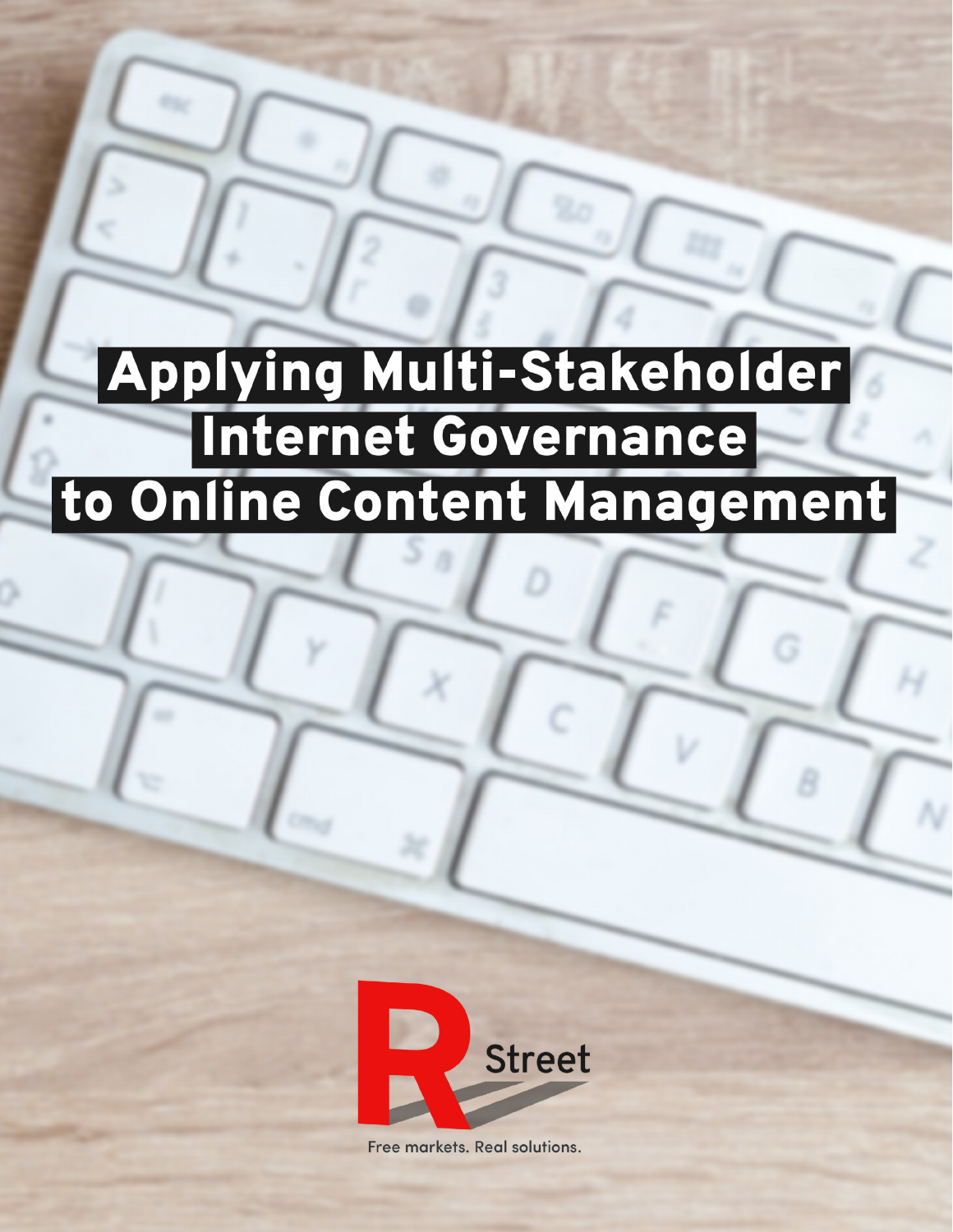## Applying Multi-Stakeholder Internet Governance to Online Content Management

Chris Riley and David Morar

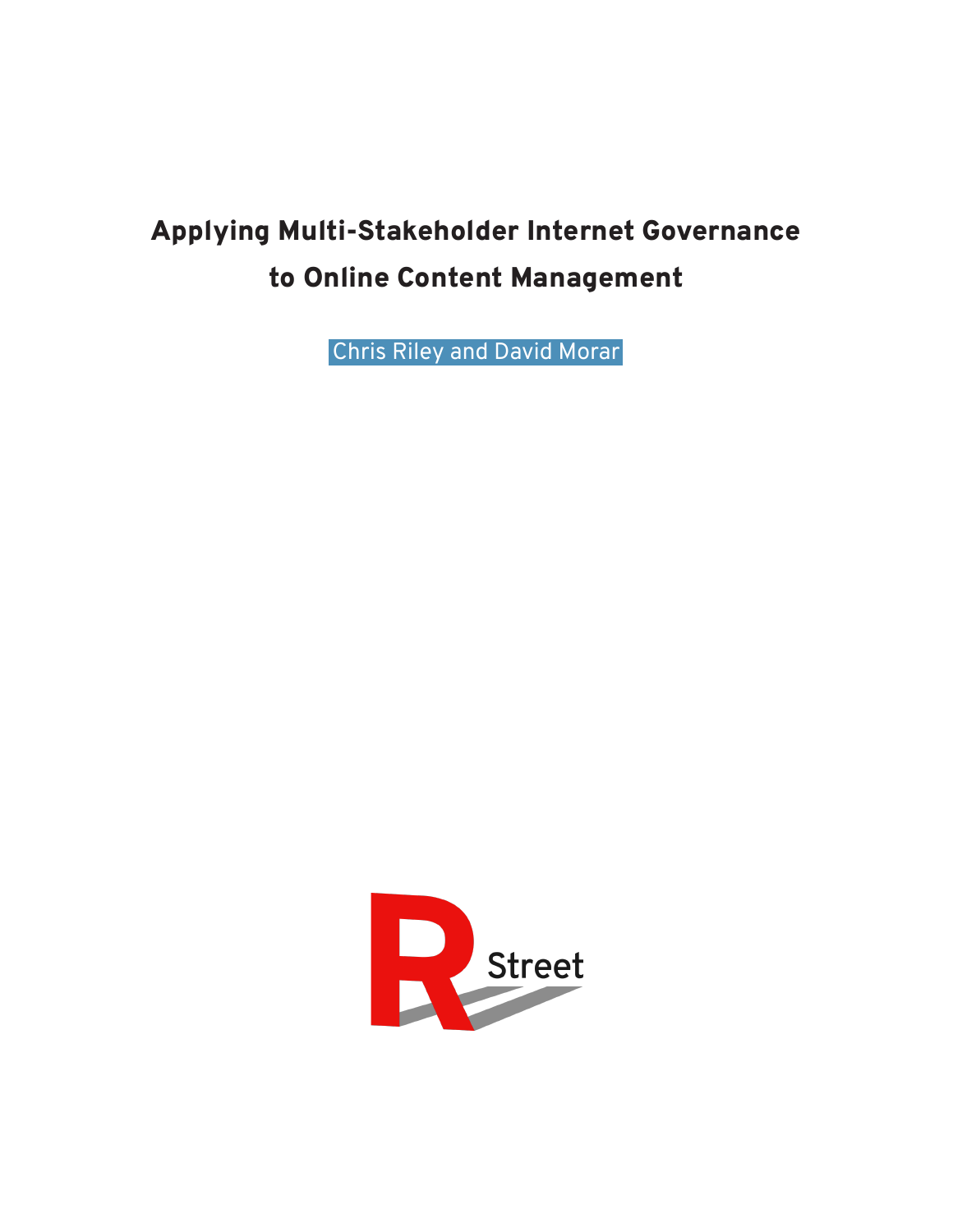## Table of Contents

- Introduction  $1<sup>1</sup>$
- The Context 2
- The Process 4
- The Output 7
- A Note on Scoping 7
- Points of Consensus 9
- Propositions for Areas of Further Attention 9
- Proposition 1: Down-ranking and Other Alternatives to Content Removal 9
- Proposition 2: Granular/ Individualized Notice to Users of Policy Violations 11
- Proposition 3: Use of Automation to Detect and Make Classifications of Policy Content 12
- Proposition 4: Clarity and Specificity in Content Policies to Improve Predictability at the Cost of Flexibility 14
- Proposition 5: Friction in the Process of Communication at Varying **Stages** 15
- Proposition 6: Experimentation with, and Transparency in, Weightings in Recommendation Engines 16
- Proposition 7: Separate Treatment for Paid or Sponsored Content, such as Reviewing for Heightened Standard 18
- Next steps 20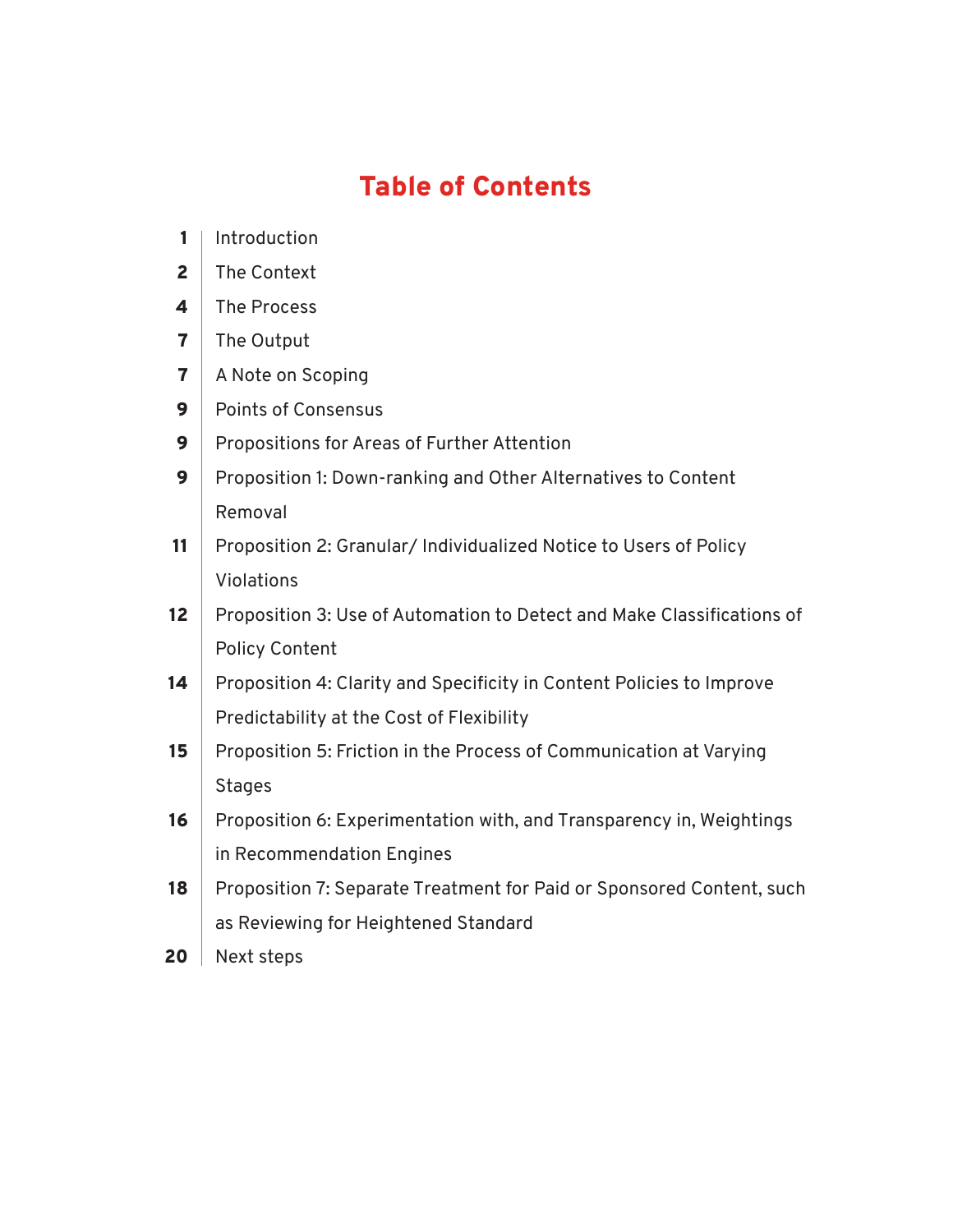The Knight Foundation has provided support to the R Street Institute (R Street) to convene a diverse range of stakeholders to collaborate on problems at the intersection of harm arising from online content moderation, free expression, and online management policies and practices. These are topics that are currently the subject of complex and challenging political discussions in the United States and around the world. With the Knight Foundation's support, R Street seeks both to improve online trust directly through developing a shared understanding and execution of content management practices, and by providing valuable input into ongoing legislative and regulatory conversations regarding the effective role of government.

This report outlines R Street's research that directly explores the complexities of online content management. The report has two distinct and complementary goals: to describe the data collection exercise and to outline the results. The elements of consensus identified in this report aim to ground future conversations in a shared understanding, and the proposals for further attention aim to unlock more granular conversations at the frontier of product and public policy issues and identify opportunities for potential improvement or, in some cases, targeted regulatory intervention.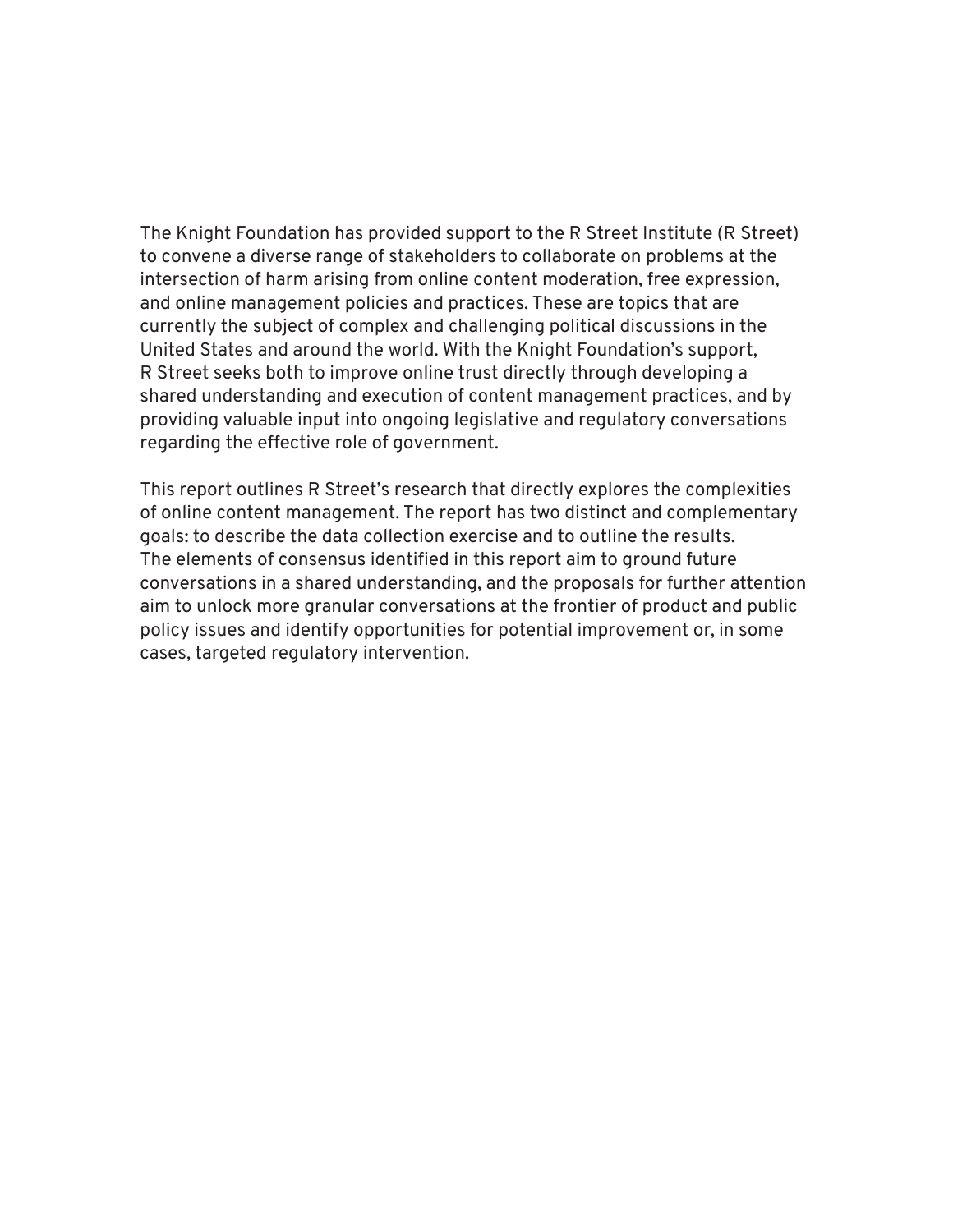## INTRODUCTION

Online content management is one of the thorniest challenges facing the internet community. Against the backdrop of substantively complex policy debates, political processes often become mired in false binaries in which credentialed experts talk past each other. Often in such tense situations, progress is made only by abstracting problems from their context in order to define and move forward with shared principles and values. While there is benefit in determining shared principles, it remains challenging to return to actionable proposals that risk collapsing delicate values-based alliances. To bolster such efforts, this project sets out to identify a set of concrete and specific intellectual buttresses for further discussion, including proposals that are the subject of active debate, by exploring specific challenges, opportunities, and ambiguities. The hope is that platform managers' and policymakers' future actions will benefit from greater insight into the challenges and opportunities associated with content moderation and recommendation. To ensure clarity and objectivity, the information provided in this report was gathered via a process designed to operate at arm's length from any specific legislative or regulatory contexts, and from the mechanics of trust and safety practices within industry.

A standard joke about politics is that it takes place in smoke-filled rooms, implying that political processes occur among a cloistered few who obfuscate their decision-making in a haze of private dealings. While this image may no longer prevail in the social imagination, it speaks to the undermining of public trust in both the government and in the private sector.<sup>1</sup> Sustainable progress in online trust requires more than unilateral actions by any party; it needs constructive discussions in the open.

As both private sector platforms and public sector government actors evaluate their options for engagement to see whether changes within their power will make things better, it is critical to educate them on the perspectives of all stakeholders involved in the internet's economy and society in order to mitigate any unintended harmful consequences of a particular action or inaction. Among other benefits, such activity will help focus and improve the quality of potential future regulatory or legislative intervention, including by identifying specific issues and questions that could be the subject of constructive future multi-stakeholder efforts. Increasing mutual understanding of online content issues beyond current knowledge by even a single layer of granularity offers the potential for significant benefit.

<sup>1</sup> See, e.g., "Americans' Views of Government: Low Trust, but Some Positive Performance Ratings," Pew Research Center, Sep. 14, 2020. [https://www.pewresearch.org/pol](https://www.pewresearch.org/politics/2020/09/14/americans-views-of-government-low-trust-but-some-positive-performance-ratings)[itics/2020/09/14/americans-views-of-government-low-trust-but-some-positive-perfor](https://www.pewresearch.org/politics/2020/09/14/americans-views-of-government-low-trust-but-some-positive-performance-ratings)[mance-ratings;](https://www.pewresearch.org/politics/2020/09/14/americans-views-of-government-low-trust-but-some-positive-performance-ratings) "Techlash? America's Growing Concern With Major Technology Companies," Knight Foundation, March 11, 2020. [https://knightfoundation.org/reports/techlash-ameri](https://knightfoundation.org/reports/techlash-americas-growing-concern-with-major-technology-companies)[cas-growing-concern-with-major-technology-companies.](https://knightfoundation.org/reports/techlash-americas-growing-concern-with-major-technology-companies)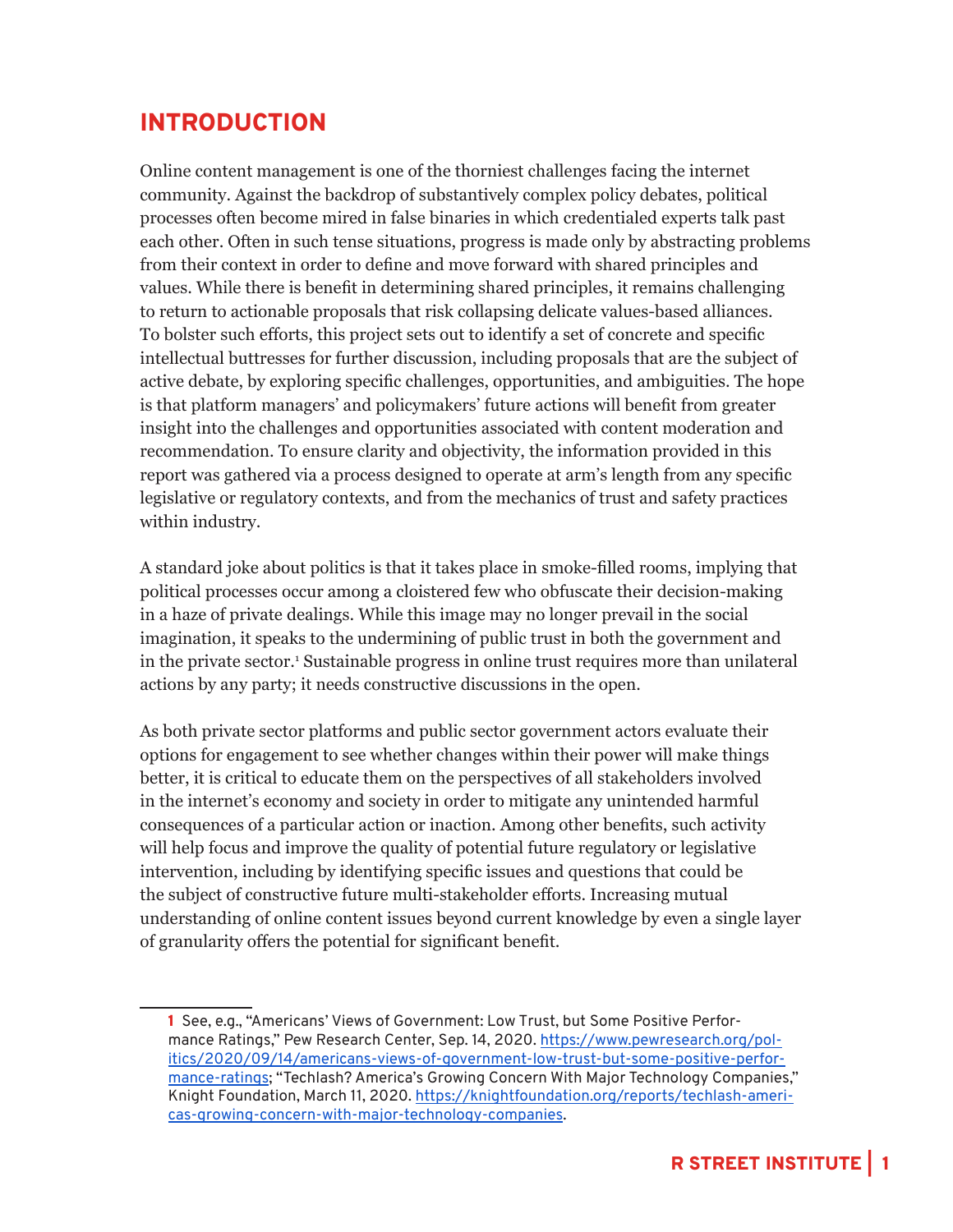## THE CONTEXT

There are many ongoing efforts to study and recommend improvements for content moderation practices, some that began long before or span a broader scale than this report. The value of this report derives from the unique perspective it offers through its mechanisms of inclusive multi-stakeholder participation and through the design of the report itself, which aims toward a more granular educative purpose. Understanding the value of this particular project requires understanding the context in which it takes place, including recent academic scholarship on the range of content moderation remedies and new industry associations.

While academic literature on content moderation spans a far wider range than this report proposes to engage with, we highlight one study representative of the larger body of work due to its representation of the breadth of possible industry actions to mitigate harm online. This study on content moderation articulates 36 separate remedy options across five categories, including content regulation, account regulation, visibility reductions, monetary and "other."<sup>2</sup> The paper includes examples of each of the remedies as used in practice, though of necessity does not provide an individualized analysis of the potential benefits and implementation challenges associated with all of them. Instead, it describes how the remedies can be combined in practice, what factors providers consider when determining which to apply and which relevant cross-cutting factors are involved.

Apart from scholarly work, two trade associations have been created to enrich the landscape of content management practices and discussions. The first, the Trust & Safety Professional Association (TSPA), was established in 2020 and its inaugural Executive Director Charlotte Willner began work in January 2021. The TSPA was created as a hub for practicing trust and safety employees at private companies who are charged with the yeoman's work of protecting online users from harm through applying company policies like initiating content and account takedowns. The trust and safety field is a growing segment of the private sector that is structurally related to the field of privacy. The privacy field has given rise to distinguished institutions of professionalization, notably the International Association of Privacy Professionals (IAPP), which have developed best practices and other mechanisms for elevating the field as a whole; the TSPA seeks to fill a similar need within the field of trust and safety.

Separately, the Digital Trust and Safety Partnership (DTSP), established in 2021, is also structured as a 501(c)(6) membership-led industry association to improve trust and safety practices going forward. Initial signs indicate that the DTSP will embrace a more externally-oriented role, including engagement with public policy processes and government officials, in contrast to the TSPA's more practice-oriented focus.

<sup>2</sup> Eric Goldman, "Content Moderation Remedies," *Michigan Technology Law Review*, forthcoming March 24, 2021. [http://dx.doi.org/10.2139/ssrn.3810580.](http://dx.doi.org/10.2139/ssrn.3810580)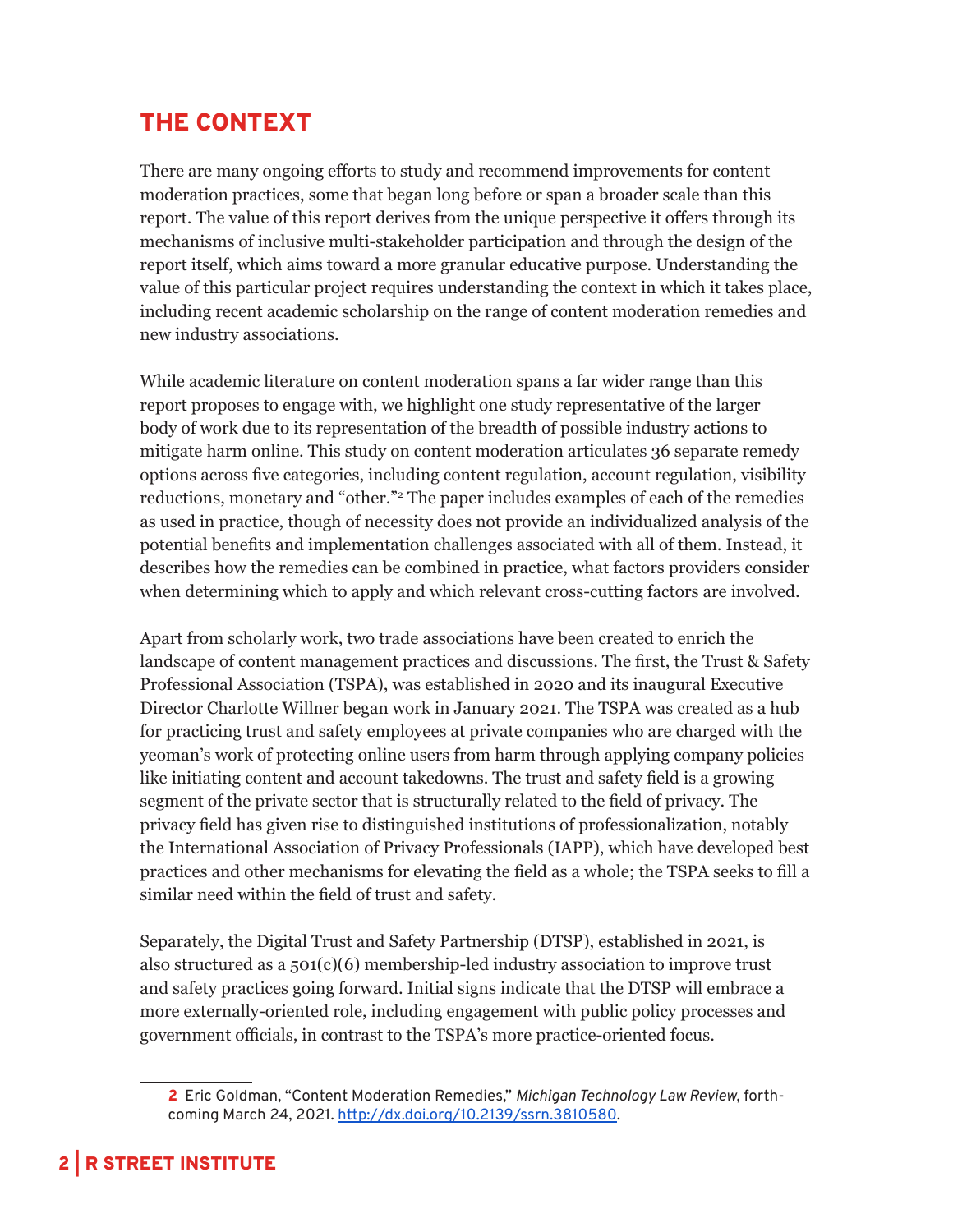While both the TSPA and the DTSP seek to bring in a broad range of stakeholders in their various efforts, neither fits the traditional concept of "multi-stakeholder" as that term is used in the context of internet governance. Multi-stakeholder governance as a paradigm requires the inclusion of perspectives from industry, civil society and government voices in governance discussions. A multi-stakeholder approach to governance begins with the assumption that each group is not just accepted at the table, but encouraged to participate on an even footing and with an equitable place at the table. It is the use of this approach to collaborative ideation and problem-solving for the difficult space of trust and safety that this report seeks to develop.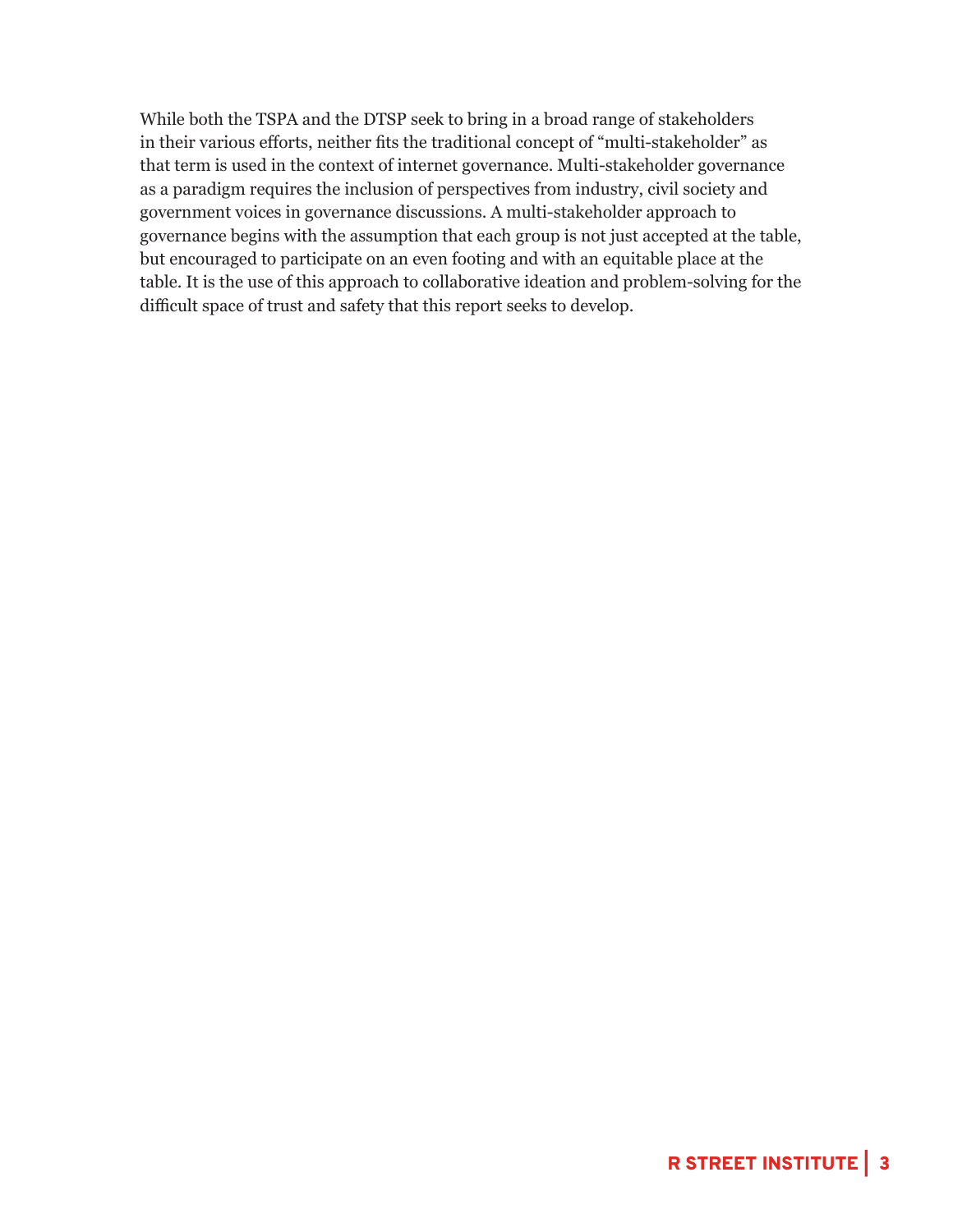## THE PROCESS

The original stated mission of the multi-stakeholder convening was to begin tackling the global issue of content moderation online at scale in a way that would lead to industrywide consensus and consensus among stakeholders about fundamental issues. While there was a need for brainstorming and testing possible solutions, the quest for solutions required some shared fundamental understandings and goals, which, given the discourse surrounding social media and online platforms in general, were certainly lacking. The assembly was initially tasked with something far removed from finding solutions to a specific problem. Rather, the goal was to create a set or framework of voluntary industry standards or actions through spirited but collegial debate. The objective at the outset was not to "solve" the issue of online content management, which is an unfeasible objective, but to generate a space for discussion and forward-thinking solutions. While the COVID-19 pandemic upended this convening, the original process was developed using academic literature and empirical examples, and was designed to maximize legitimacy, representation, and diversity in a small-group setting.

The original stakeholder groups were government (both executive and legislative), industry (companies and trade/industry groups), civil society (NGOs, academics, advocates and activists) and journalists. Inviting journalists in as stakeholders allowed for a critical perspective that drew from the personal experiences of those journalists within the process, resulting in rich, fair and knowledgeable reporting. The other groups were seen as standard choices for inclusion in the process. The selection of participants occurred in two waves; first, organizers selected participants with a focus on diversity, then others were given an opportunity to self-select (pending approval by peers in the stakeholder group, and pending veto from the organizers with a written explanation) before the first meeting. After the first meeting each stakeholder group would be instructed to self-organize and create their own structures to internally communicate.

The structure of the convening aimed to circulate around four working groups, with members choosing a primary and secondary working group and the conveners keeping an eye out for proper representation within the groups. Each working group would be focusing on a particular issue, discussed and chosen during the first meeting, with most of the work being done asynchronously through an email listserv. Five day-long meetings would serve as check-in points, allowing face-to-face deliberations and input from participants who were not part of specific working groups. Fundamentally, the participants were set to be in charge of both the substance and type of output that would come out of the working groups, with limited, and light-touch facilitation by the conveners.

Once the pandemic stalled the process, logistical changes crystalized the need for a streamlined, online-only smaller convening with a feasible goal. The process was simplified to a staggered approach, where a small cohort of experts from civil society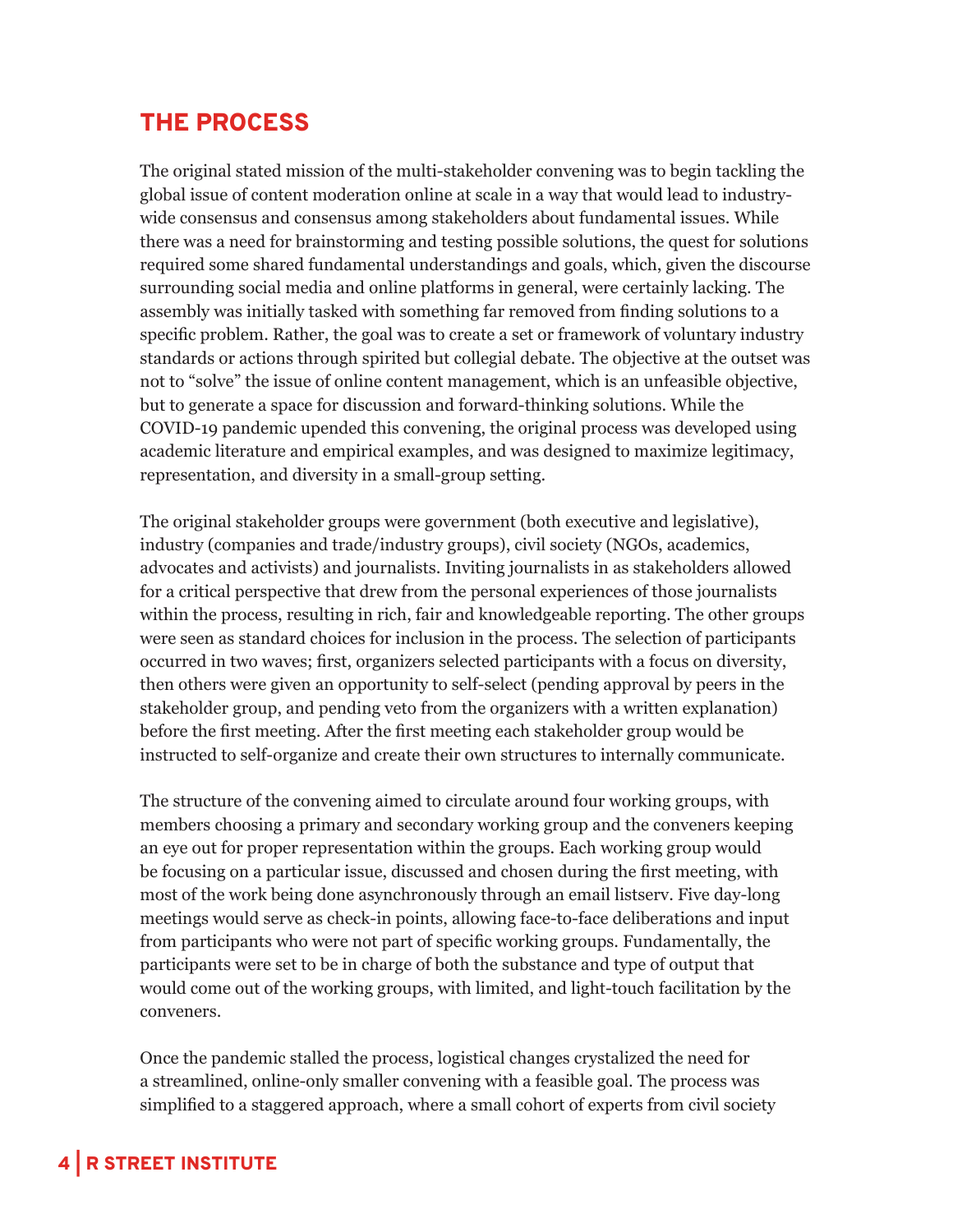(nonprofits, academia, advocacy) and industry (big tech, industry groups) gathered virtually twice to discuss prompts and written work from the conveners, with several one-on-one meetings in between. These changes meant a focus on a smaller group of mostly policy-oriented people, to avoid duplicating trust and safety focused efforts. Doing so shifted responsibility for area of focus and output to the conveners in order to alleviate pressure and gain deep contributions and feedback rather than shared drafting. The conveners also made a concerted effort to capture participants' collective views on the landscape of content management rather than on company-specific issues.

A further change involved reducing the role played by government stakeholders in the process. Government is an integral part of policy, and, taken narrowly, governmental change can be seen as ultimate goal of the policy process. In a multi-stakeholder process, however, government actors are simply one of the participants. The impact of real-world crises and subsequent streamlining of our process meant distilling everything to its core, including the fundamentals of what this process should yield. Multi-stakeholder convenings do not necessarily require all stakeholders to participate, and removing government participants enabled a shift away from the complexities of legislation and toward the fundaments of the issues.

The first meeting took place on Jan. 29, 2021, over Zoom, with two conveners and 13 other participants consisting of six individuals from industry organizations and seven from civil society and academia. The meeting ran for a little over an hour. As with all multi-stakeholder endeavors, getting on the same page with the majority of the participants was a challenge, since scoping the issue required majority buy-in and different points of view yield different perspectives. The conveners allowed the discussion to grow organically, but kept focus broadly on the problem statement. Postmeeting the strategy was adjusted to extract several general propositions and gather individual input, which informed the emergent proposals for further consideration, the final version of which is below.

The initial group was then slightly expanded to include more people who provided feedback on the propositions and general content. While still a closed process at this stage, there was ample space for input and critique on every part of the written text from this larger group via several avenues including email, anonymous feedback and registered (but private) feedback.

A second meeting, on April 6, 2021 gathered the extended group, and focused on seeking specific feedback on the written work assembled by the conveners based on input received thus far. This yielded an initial publicly shared draft. The feedback process then continued asynchronously with the group, and was expanded to include more people through the launch of a public-facing comments-enabled page on the R Street website. While not part of the original version of this multi-stakeholder process, the conveners took their inspiration for this phase from a multi-stakeholder convening in the broader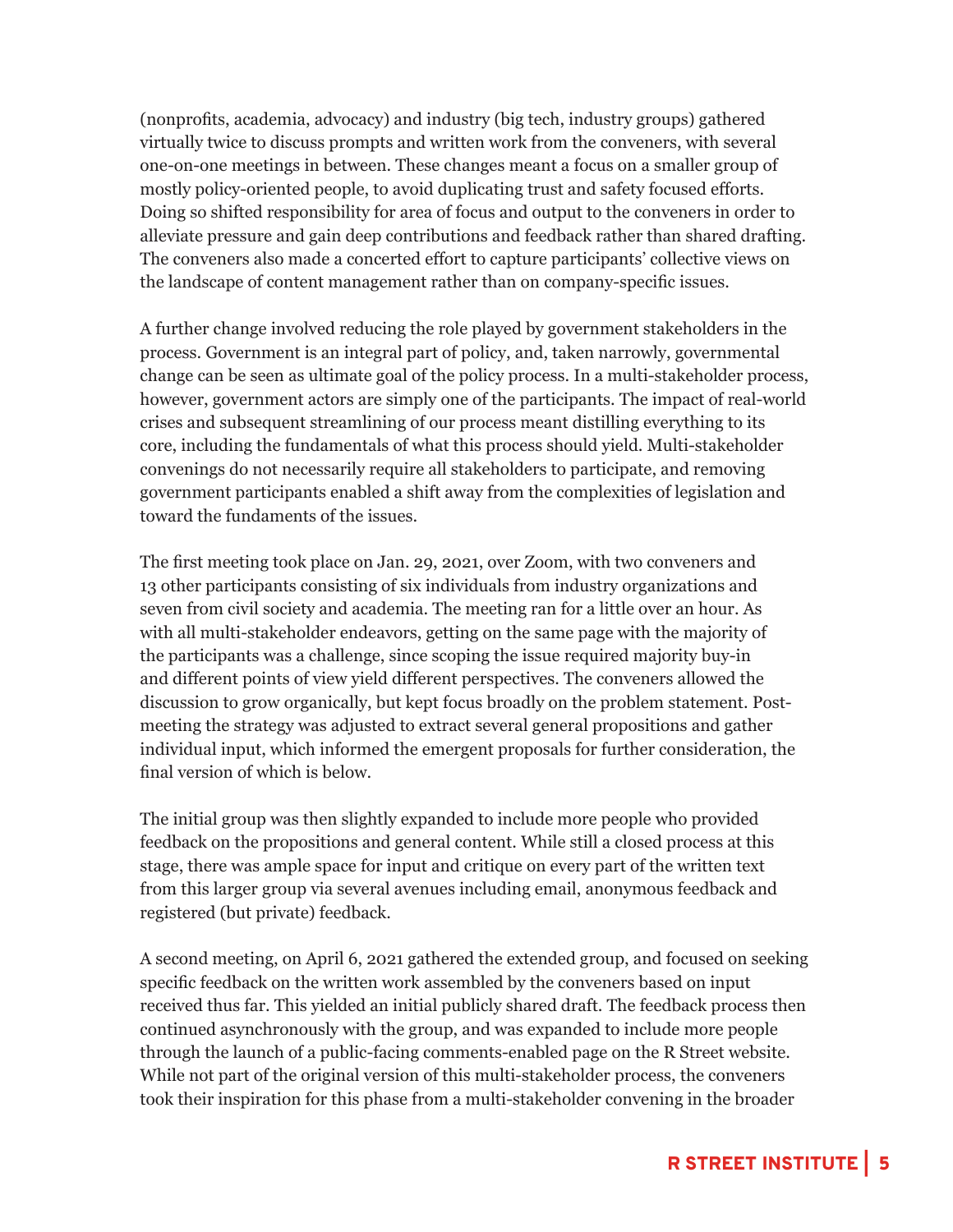internet governance space: the NETMundial meeting, wherein an open online repository allowed for comments and feedback from the community on the final text of the statement.3

While the conversations leading up to and after the virtual meetings demonstrated an appetite to engage with novel policy making processes around these issues, this translated into fleeting, at best, organic engagement. A potential answer for this conundrum may be that while the funder, institutional home and the people staffing the convening all had good standing in the community, participants found it difficult to make the case that extensive engagement is worthwhile without any initial commitment of shaping future legislation or changing industry or company policies.

To generate more participation the process was extended with additional and more traditional opportunities for input, including a standard Google form and two public virtual webinars with a live question and answer session, which were used both to implement the project's objective of raising awareness, and to promote the opportunity for public input via the form. The two public events, which focused on 1) individual freedoms and protection and 2) industry and ecosystem consequences respectively, were held with experts, drawing from those included in the original group and from new voices, who commented on and discussed the specific propositions from the published draft. Meanwhile, the form was circulated across the technology policy, civil liberties and civil rights communities through a variety of channels and approaches. While, the quantity of engagement remained low, the quality of the input remained high, thus allowing the output of the process as a whole to reflect original and substantial analysis and realize the project's overall goal of contributing meaningfully to broader corporate and policy debates.

<sup>3</sup> "NETmundial Comments," NETmundial, 2014, last accessed Aug. 9, 2021. [https://docu](https://document.netmundial.br/)[ment.netmundial.br](https://document.netmundial.br/).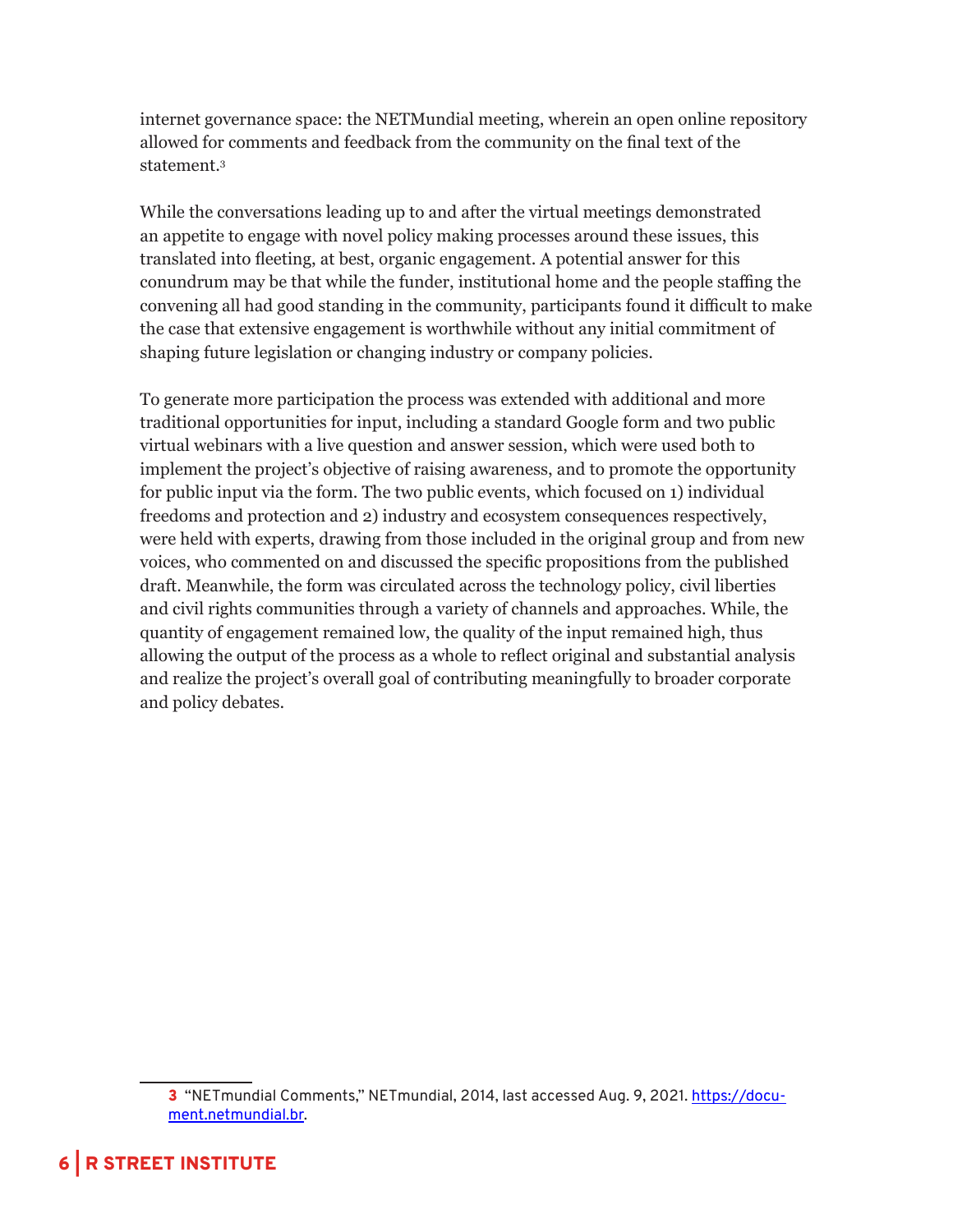## THE OUTPUT

This section reflects the contributions of participants throughout the process as objectively as possible. The below perspectives are not representative of R Street or of the individual authors of this report. Rather, these opinions are presented as an accurate recording from a diverse group of stakeholders drawn from civil society, academia and the tech industry, who participated in this process with no compensation.

## A NOTE ON SCOPING

The project is by nature open and inclusive, and took its cues from the participants, both in group conversations and in one-on-one discussions. The initial framing and potential alternatives for the project were proposed and discussed. Any attempt to define a project with specificity inevitably excludes aspects that would be included in other formats, and this project is no exception. Before determining that this project would focus on specific areas of potential further attention, the participants evaluated a broad range of scoping questions and challenges. In particular, they examined:

- Creating specific categories of services for clarity around potential public policy, including how to approach services at different levels of the technical stack.
- Defining the cognizable scope of "harm" and, correspondingly, "harm mitigation" activities.
- How content policies and terms of service are created, and how their enforcement relates to harm mitigation.
- Articulating the broad universe of current practices in content moderation, and in particular the space between "leave up" and "take down" (noting that some other efforts are working in similar directions).
- Collaborating with/ building on existing civil society work to establish a shared glossary of terms.
- Focusing on input from smaller companies and civil society organizations who work with victims of harm as seen by some as underrepresented perspectives in content policy conversations.

This report will explore some of these elements in examining the propositions below, others will be left for future work, and some are likely issues that a multi-stakeholder group will not be able to tackle. The hope is that beyond the final output of this project, the process itself spawns potential future collaborations, a better understanding of the entire ecosystem, new insights into the perspective of other stakeholders and a path forward for action.

Of particular importance to the stakeholders whose input shaped this process is the recognition that this work, like the space of content management more broadly, is not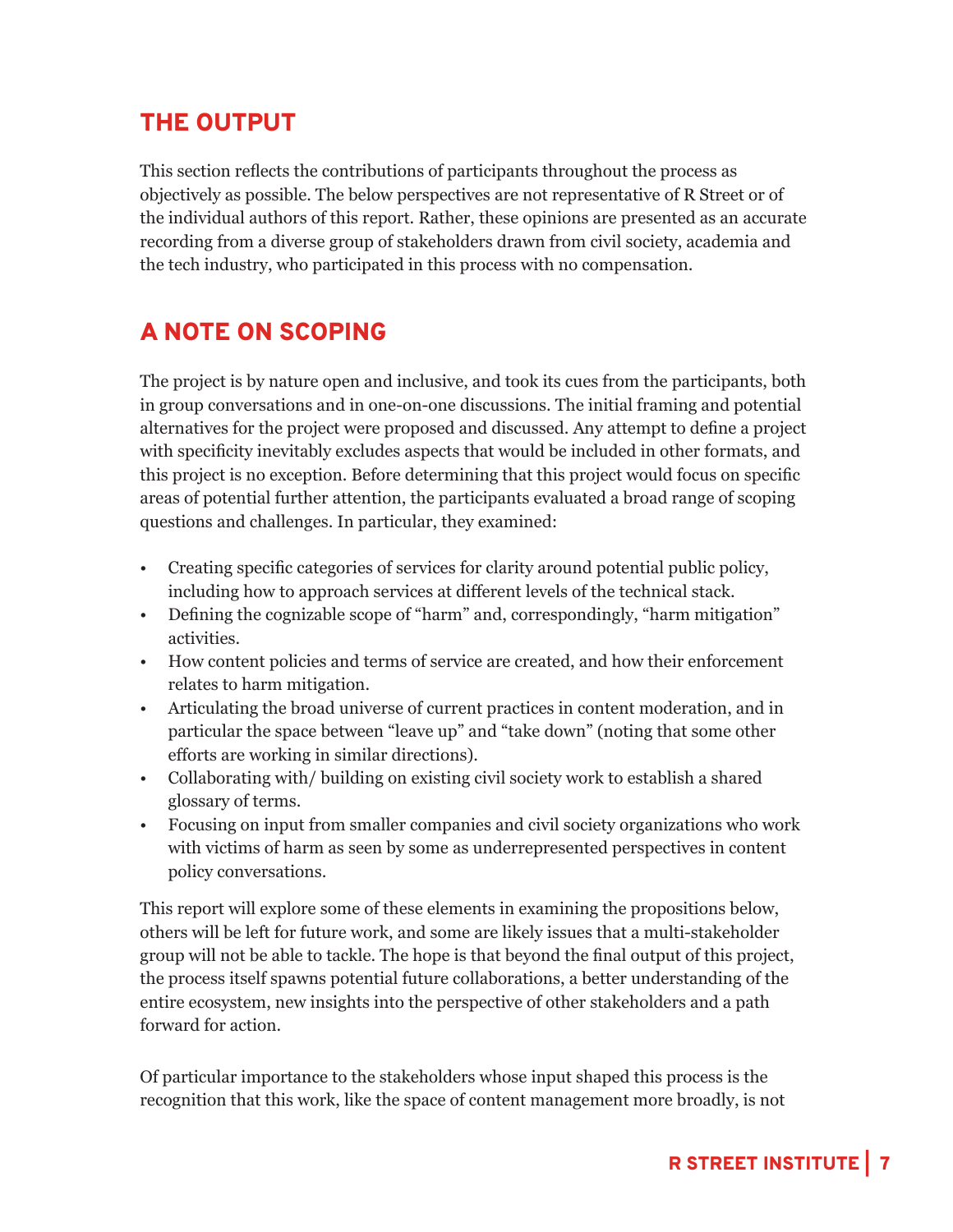meant to address the full depth of harm in human connection and communication over the internet. Too often, content moderation is seen as the entire problem and solution for disinformation and hate speech, when it is not. We must all explore potential improvements to day-to-day of online platform practices, while at the same time invest in greater diversity, localism, trust, agency, safety and many other elements. Likewise, content moderation is not a substitute solution to address harms arising in the contexts of privacy or competition.

As always, context is critical, and two directions of evolution of the ecosystem surfaced throughout this process: growing professionalization of trust and safety and moderation processes broadly, and a diversity of thought, design and implementation in these processes. Professionalization can result in a general industry trend of building in better practices from the start, including into business models themselves. At the same time, it is important not to push for content homogenization, but to invest in diversity and experimentation including through consideration of appropriate process rules, transparency and appeals.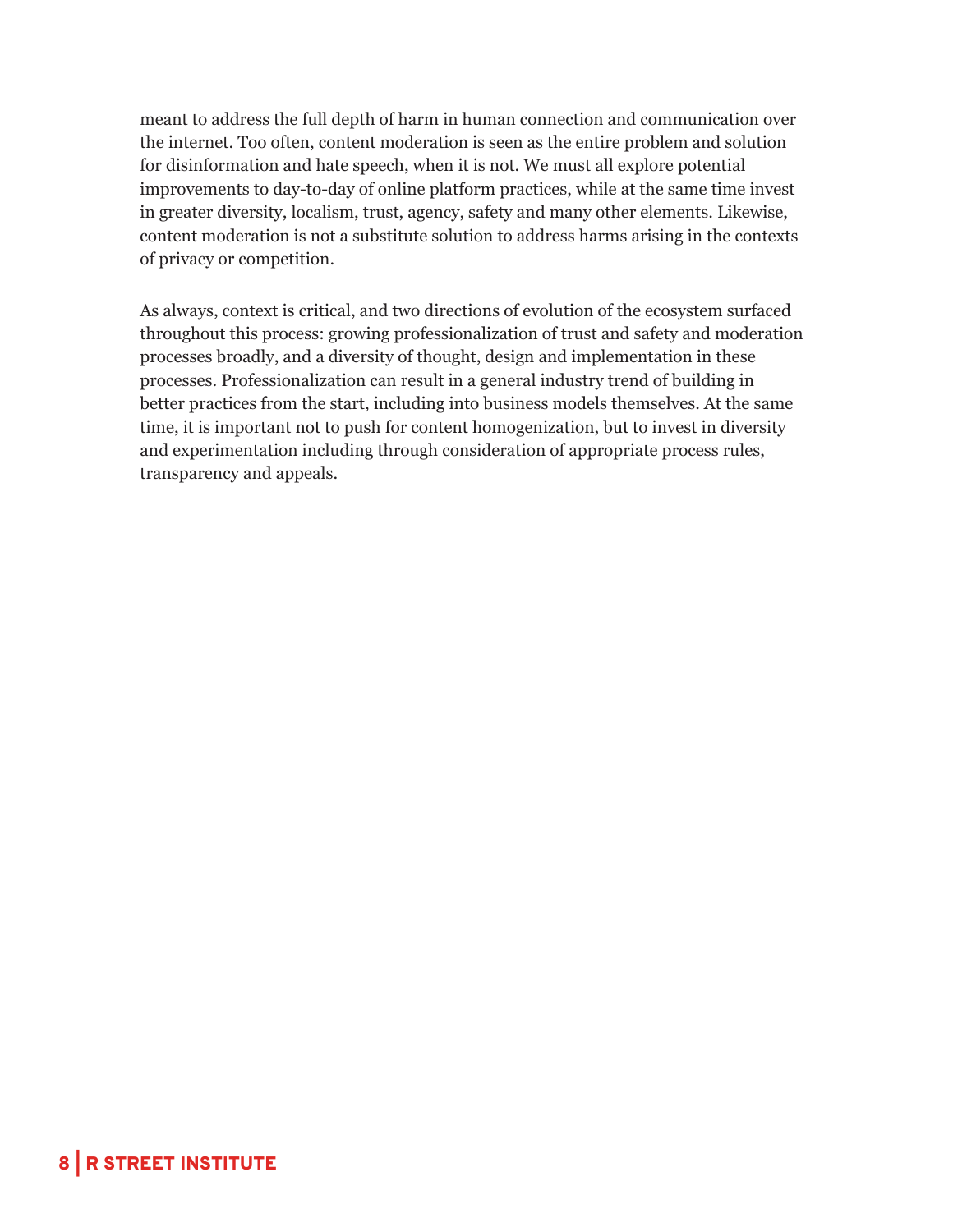## POINTS OF CONSENSUS

Identifying points of consensus was not the primary objective of this exercise, but was a consequence of the process itself. Below are broadly shared perspectives that emerged:

- The standards/ expectations for successful content management must not be the perfect and total prevention of online harm, as that is impossible.
- Similarly, content management does not resolve deeper challenges of hatred and harm, and at best works to reduce the use of internet-connected services as vectors
- Automation has a positive role to play in content moderation, but is not a complete solution.
- Automation carries its own risks for internet users' rights, including rights to privacy, free expression and freedom from discrimination.

## PROPOSITIONS FOR AREAS OF FURTHER ATTENTION

Each of the following seven propositions represents a specific area that could potentially receive more attention from stakeholders in the content ecosystem, including from industry, civil society, academia and government. Below each proposition are sets of associated positives, challenges and ambiguities provided by participants in this process. These propositions are not presented in any particular order, nor are they sorted according to any intentional method, automated or otherwise.

These propositions are far from comprehensive. In comments submitted to this process, additional ideas were raised that are worthy of broader discussion. For example, one granular idea is to consider collections of posts that collectively result in harm through escalating context, even if each individual item is perhaps not cognizable for moderation. A second broader notion is to dig into user accountability more directly, including through identity-related signaling, such as using privacy-preserving technologies to associate accounts with individual humans (for repeat or duplicate account management) or bots (for alternative processes/ handling). As one commenter stated, "Platforms should know their audience," which is a sentiment particularly true in the context of services used by children and teens. A third suggestion involves providing third-party auditors with access to private data for verification of consistent policy implementation. While there is some overlap between these and the propositions below, these suggestions can also stand alone and could readily be included in future discussions beyond this process.

#### Proposition 1: Down-ranking and Other Alternatives to Content Removal

The first proposed area of further attention is the use of alternative methods of mitigation for content or accounts in violation of an online service's policies, beyond a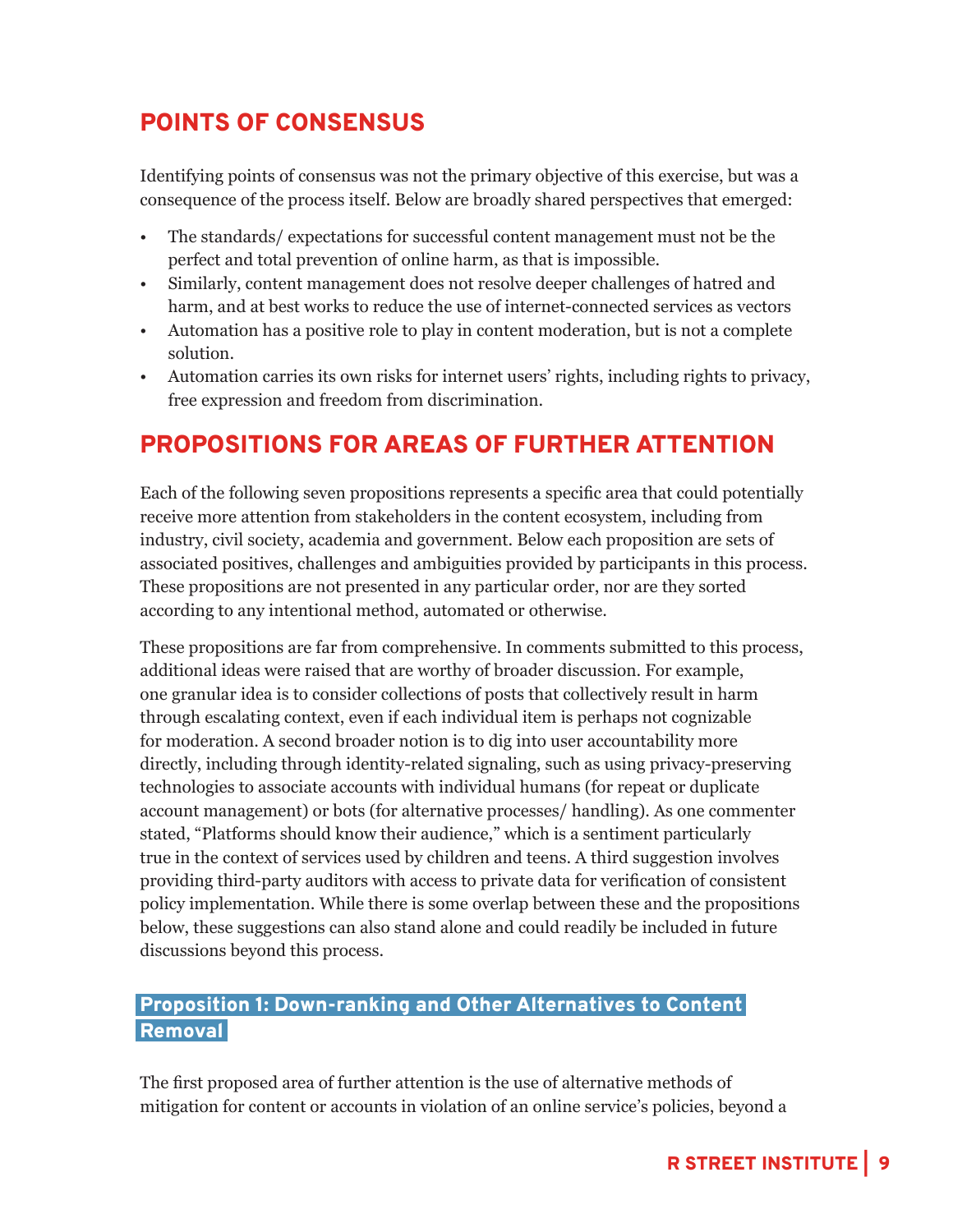full removal or block. Of particular interest is the use of "down-ranking," which means changing the priority by which content is presented either in response to intentional searching or in recommendation or presentation algorithms. The result is continued accessibility but with reduced visibility.

#### 1. Positives

- a. Allows providers to maintain legal speech, but limit its virality, which is a nice compromise.
- b. Can help significantly with non-organic content (e.g., bots and other non-human content contributors).
- c. "Time outs" and temporary limits on sharing of problematic posts or temporary quarantining can help without requiring full removal or blocking of content.
- d. Labeling of content to serve varying purposes, such as to identify partisan political content, bot activity, or intentionally manipulated imagery, can add value.
- e. While scale makes careful consideration of context impossible, other things, like prioritization in terms of account reach, can be done, as well as tiered responses, and other actions that move the conversation away from simply saying context is impossible to deal with at scale.

#### 2. Challenges

- a. Can create feelings of being "shadowbanned," or having individuals' reach limited, even where no such intentional activity is occurring, given that there are many factors influencing why a post might not be shown to as many people, including organic signals that the content might not be of broad interest. Transparency and disclosure can help balance that risk.
- b. Can lead to arguments over counterfactuals that are difficult or impossible to disprove, (e.g., "if this content had not been down-ranked, my post would have received X views (and/ or Y dollars)") which can bog down discussion.
- c. In the context of U.S. legal mandates, mandating or incentivizing demotion faces the same First Amendment scrutiny as mandating or incentivizing deletion

## 10 | R STREET INSTITUTE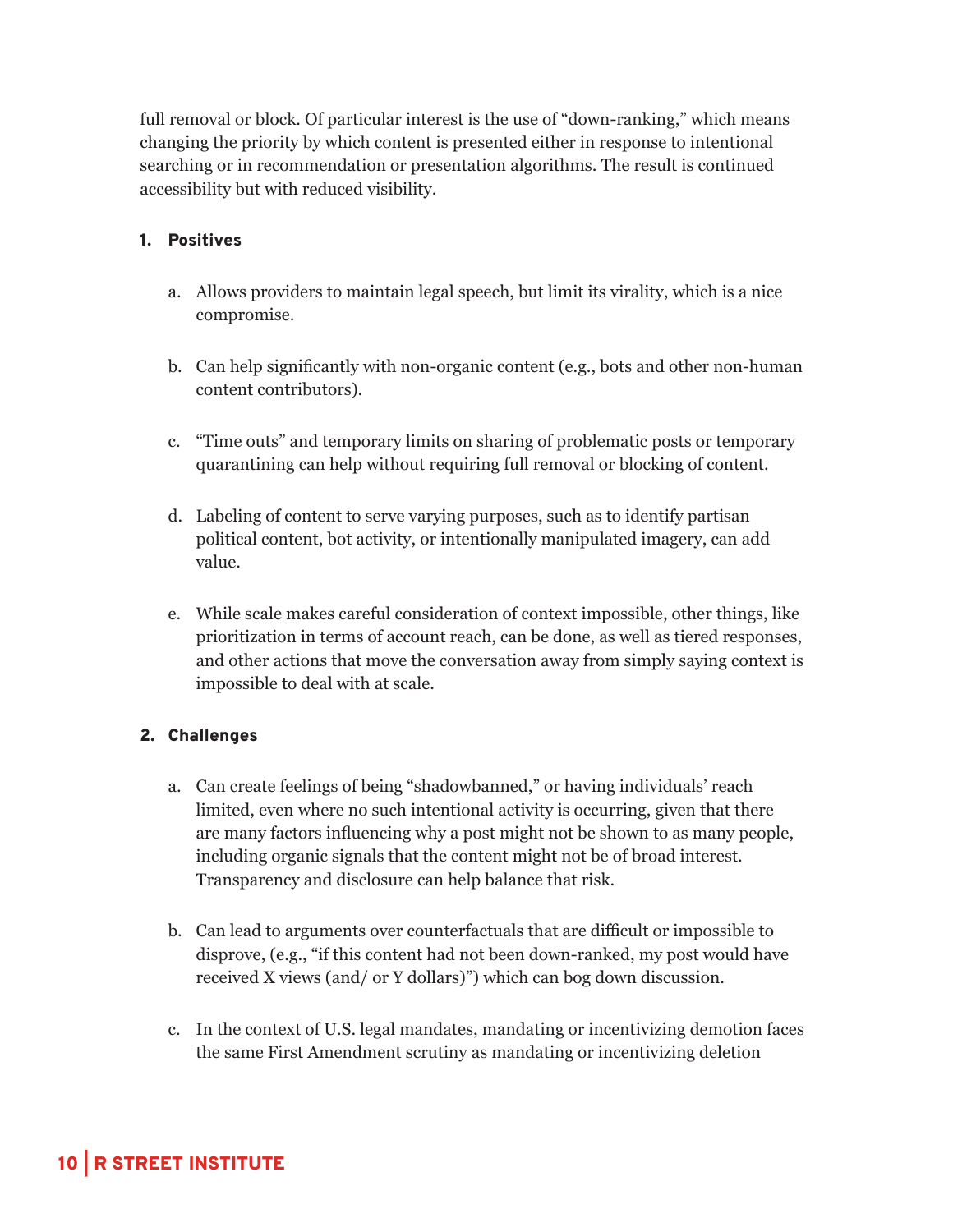#### 3. Ambiguities

- a. It is unclear whether down-ranking and similar actions should require notice to the person whose content has been affected. There are arguments on both sides. Traditionally, content rises and falls in search results without any notice as to why; on the other hand, when an explicit intervention has occurred, some due process intuitions point toward giving notice.
- b. Seeing and understanding the difference between natural ranking outcomes and intentional actions taken with respect to a specific piece of content (which could be by a company or by a community depending on policy) is not always obvious.

#### Proposition 2: Granular/ Individualized Notice to Users of Policy **Violations**

The second proposed area of attention is an increase in granularity and detail in the provision of individualized notices to users whose accounts or content are affected by mitigation methods triggered by policy violations.

#### 1. Positives

- a. Individualized, specific notice is arguably a necessary precondition to any due process rights, however minimal.
- b. One step lighter is possible: public transparency that lets end users or researchers spot the removal.
- c. Content moderation is not just for penalizing bad actors but also educating users on proper use of the system, and individualized notice can greatly assist that educational aspect. This is particularly true with teens and newer users of online services.
- d. Clarity of policy in application can reduce confusion and perception of bias

#### 2. Challenges

a. Risks turning everyday content policy disputes into a lengthy process. For example, debate between a platform and a poster over why content was removed is time-consuming and does not often result in mutual understanding.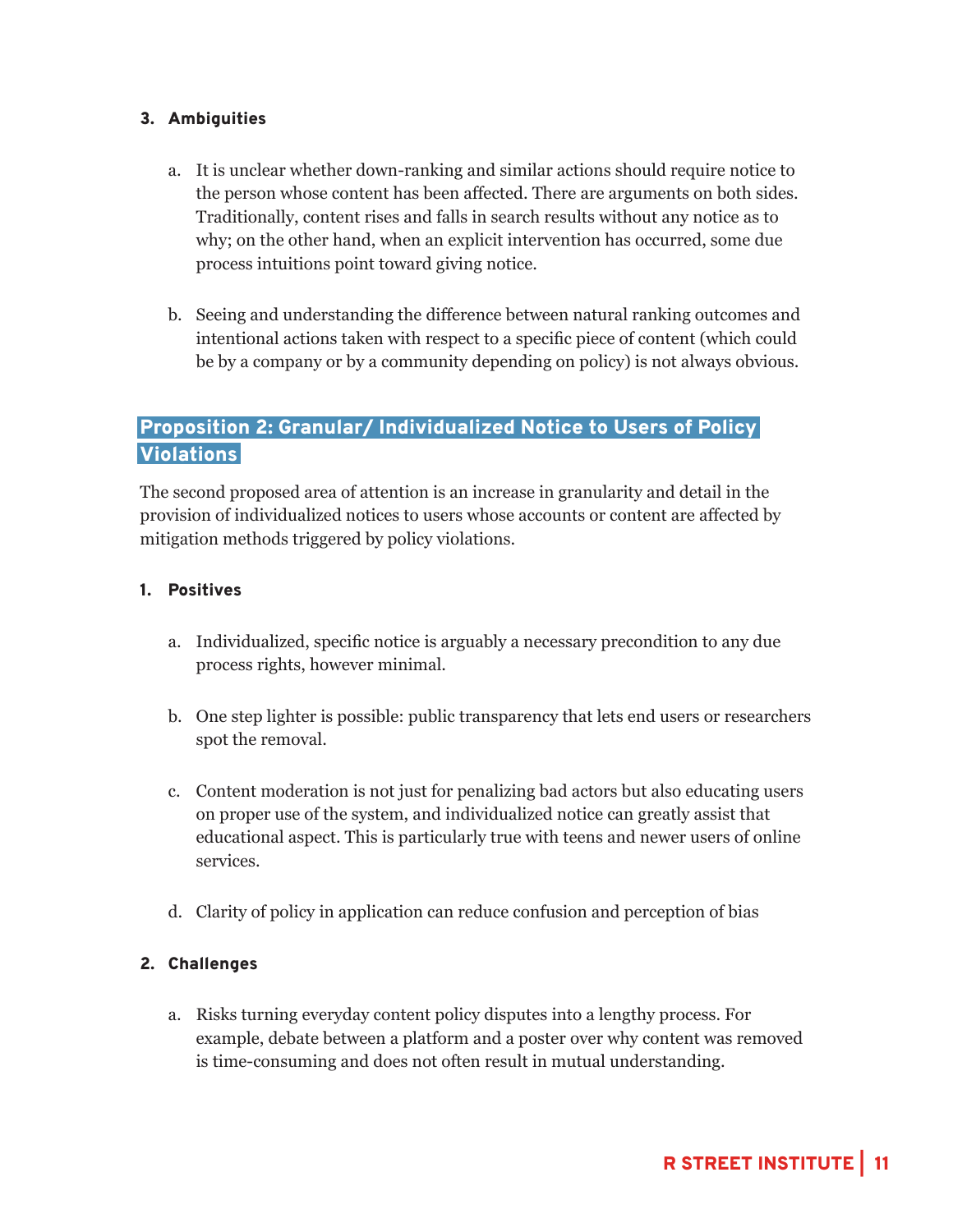- b. Informing the poster can occasionally agitate the person who reported content due to fear of retaliation.
- c. Terms of Service/ Community Guidelines (TOS/CGs) are written broadly and permit case-by-case interpretation. Service providers are always evolving their internal policies and processes in response to new cases. Explaining a decision granularly can create a future expectation of similar result, which should not be guaranteed. This can have the practical effect of redrafting the TOS/ CGs for each decision communicated.
- d. Some violations are so voluminous that it would be overly burdensome to notify, or could tip off bad actors to enforcement techniques (for example, commercial spammers).
- e. Adds operational burden that is tolerable to incumbents, and less so for their smaller competitors. Every incremental improvement in process requirements is a win for improved content moderation, but likely also a loss for economic viability, resistance to acquisition, etc. of competitors to today's incumbents

#### 3. Ambiguities

- a. Everyone has a different idea of what "adequate explanation" of TOS rules or resolution of a particular dispute means in practice. For example, one could ask whether the French civil code's description of "hate speech" is adequate.
- b. All users may not be equally entitled to notice, as in cases where notice may help a bad actor, or where bots or people running botnets are the targeted account.
- c. An alternative could be more individualized and repeated notice of general community guidelines, outside the context of individual incidents, to ensure expectations are seen and internalized by service users.

#### Proposition 3: Use of Automation to Detect and Make Classifications of Policy Content

The third proposed area for further attention looks at the use of automation, including context filters of various forms and machine-learning techniques, to evaluate content transactions and detect potential policy violations in real-time. In practice, automation is widely used in real time by many platforms, including for content filtering and

## 12 | R STREET INSTITUTE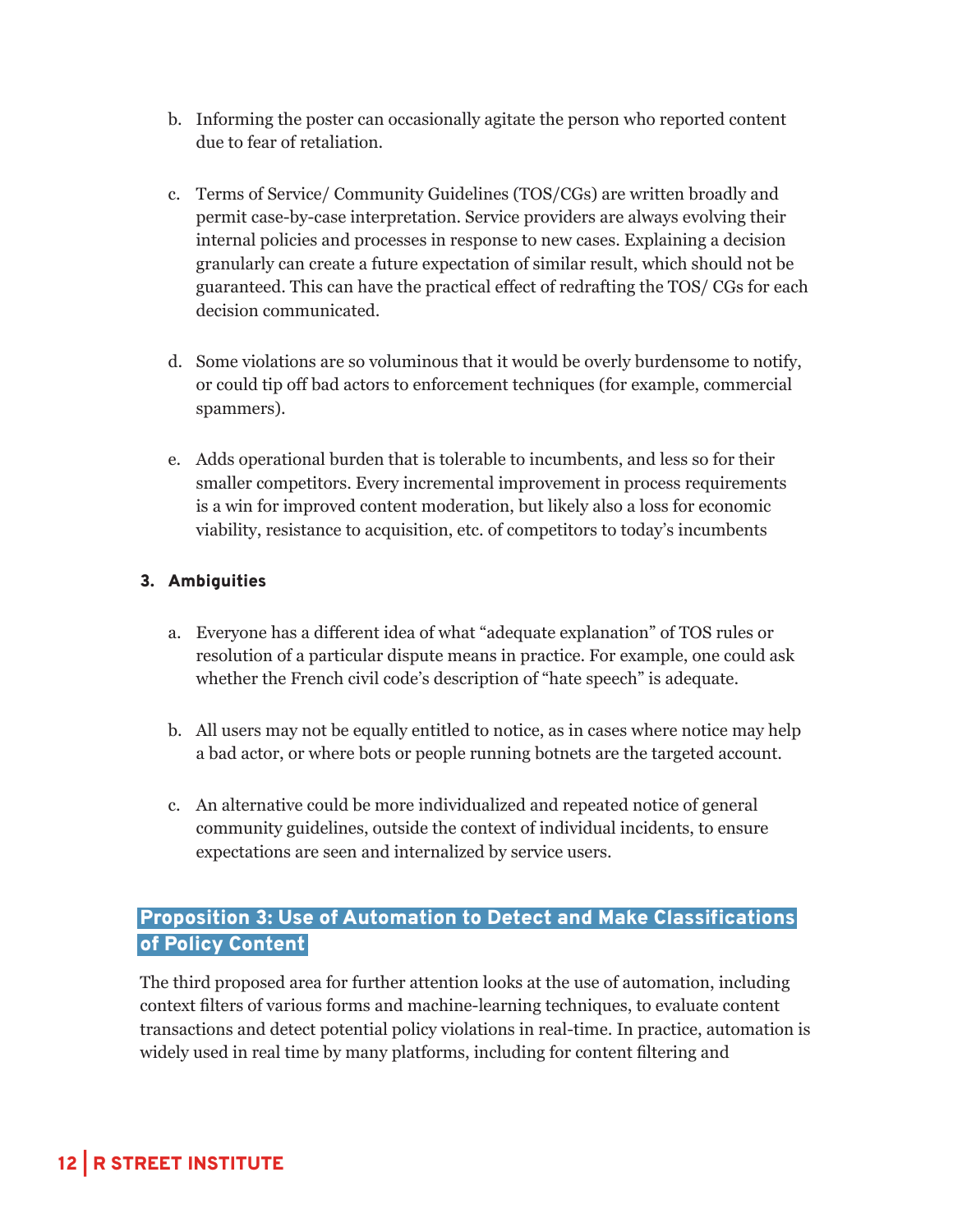ranking. The extent to which smaller platforms should invest more in automation, or whether more or less automation is desirable compared to the status quo, is the focus of consideration below.

#### 1. Positives

- a. Automation can be fast and potentially cheaper, if applicable. It allows application of policies at scale far beyond human moderation.
- b. In instances where harms are likely to happen quickly and become high intensity, automated intervention can act as a virality "circuit breaker" and the automated decision can later be modified with more considered thought. For example, after a shooting or during a riot, if accuracy rate is high, it can prevent misinformation from spiraling out of control or escalating crowd behavior.
- c. Automated detection paired with human decision-making can make the work more efficient (and in some cases more satisfying). Automation does not need to be all-or-nothing, given the ability to escalate borderline cases to humans.

#### 2. Challenges

- a. Automation does a poor job of interpreting context and it is hard to insert context without significant human oversight.
- b. Automation costs money, ongoing engineering oversight and support.
- c. Errors have disparate impacts, such as with racial bias in hate speech detection.4
- d. Inserting human oversight will not cure the over-removal problem (because of risk aversion and rubber-stamping) or the disparate impact problem (because of human bias). And it makes the competition problem worse by adding a major additional labor cost.

#### 3. Ambiguities

a. Automation creates a different profile for the articulation of moderation criteria, and some amount of specific tailoring and design is required.

<sup>4</sup> Maarten Sap, et. al., "The Risk of Racial Bias in Hate Speech Detection," in *Proceedings of the 57th Annual Meeting of the Association for Computational Linguistics*, (Association for Computation Linguistics, 2019), pp. 1668-1678. [https://homes.cs.washington.edu/~msap/](https://homes.cs.washington.edu/~msap/pdfs/sap2019risk.pdf) [pdfs/sap2019risk.pdf](https://homes.cs.washington.edu/~msap/pdfs/sap2019risk.pdf).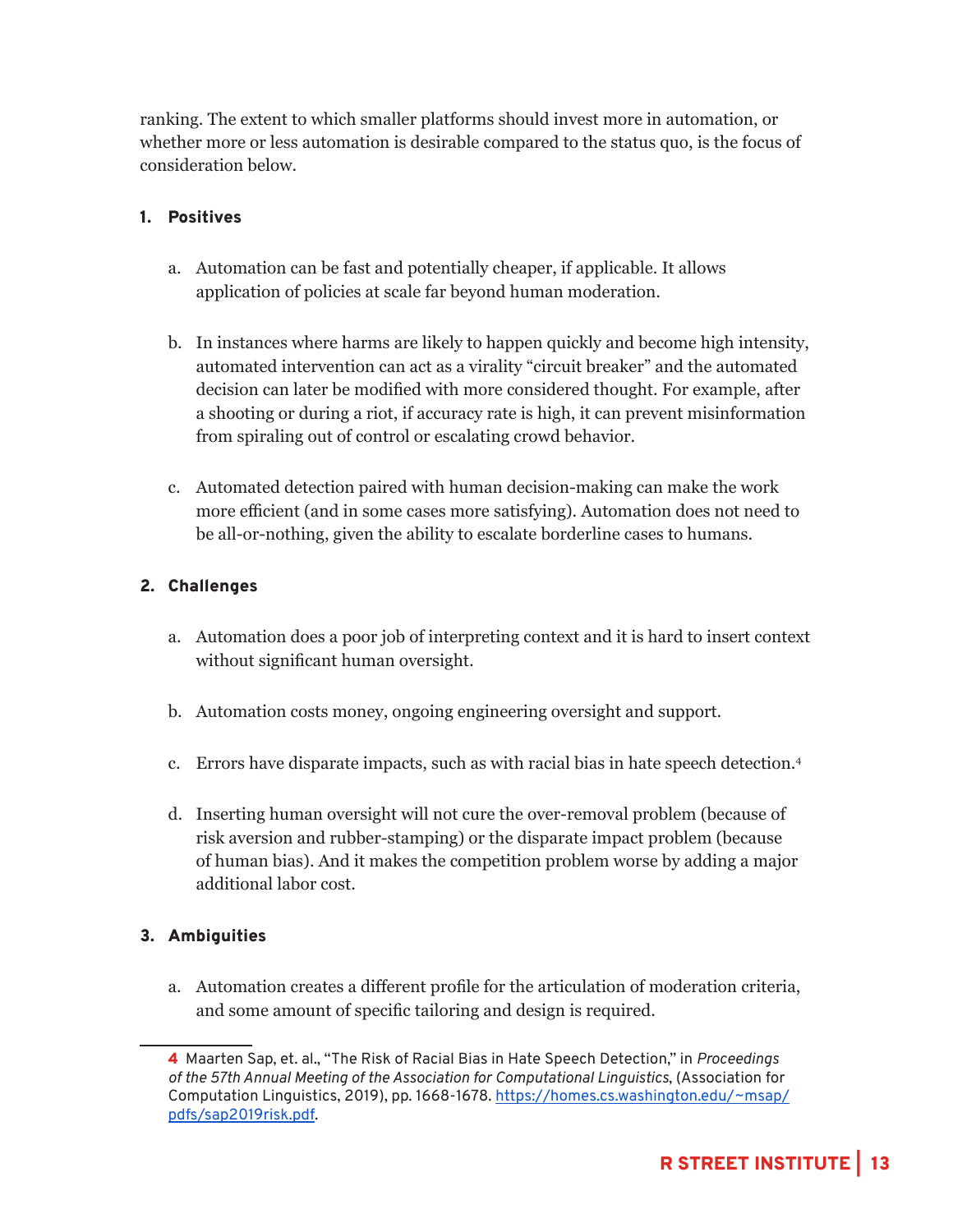b. Automation creates a different profile for errors, including for false-positive and false-negative errors.

#### Proposition 4: Clarity and Specificity in Content Policies to Improve Predictability at the Cost of Flexibility

Where Proposition 2 proposes increased granularity in individualized ex post notices of policy violation, Proposition 4 proposes increased specificity and detail in the generalized statements of content policy themselves. Although related, the two are different and present different frameworks of analysis and associated incentives and impact.

#### 1. Positives

- a. Helps minimize inequitable enforcement by providing predictive clarity.
- b. Helps moderation/ policy implementation at scale.
- c. Can help automation be more effective.

#### 2. Challenges

- a. Does not adapt well to novel circumstances, e.g. does not necessarily provide the flexibility to moderate unanticipated harms.
- b. Specific policy text can introduce specific biases.
- c. This potentially introduces wider issues related to language, interpretation and analogical reasoning—rules will never be specific or numerous enough to satisfy some. By enumerating certain examples or case studies, there is a risk of enshrining those and suggesting that others are less important. Aspiring for clarity is good but this framing inaccurately suggests that it is possible to write rules specific and comprehensive enough to avoid having to engage in interpretation. It also risks suggesting that a perceived lack of consistency in outcomes is a function of the rule set's design as opposed to a function of variability in human subjectivity.
- d. Can encourage narrowing of expectations for good behavior online.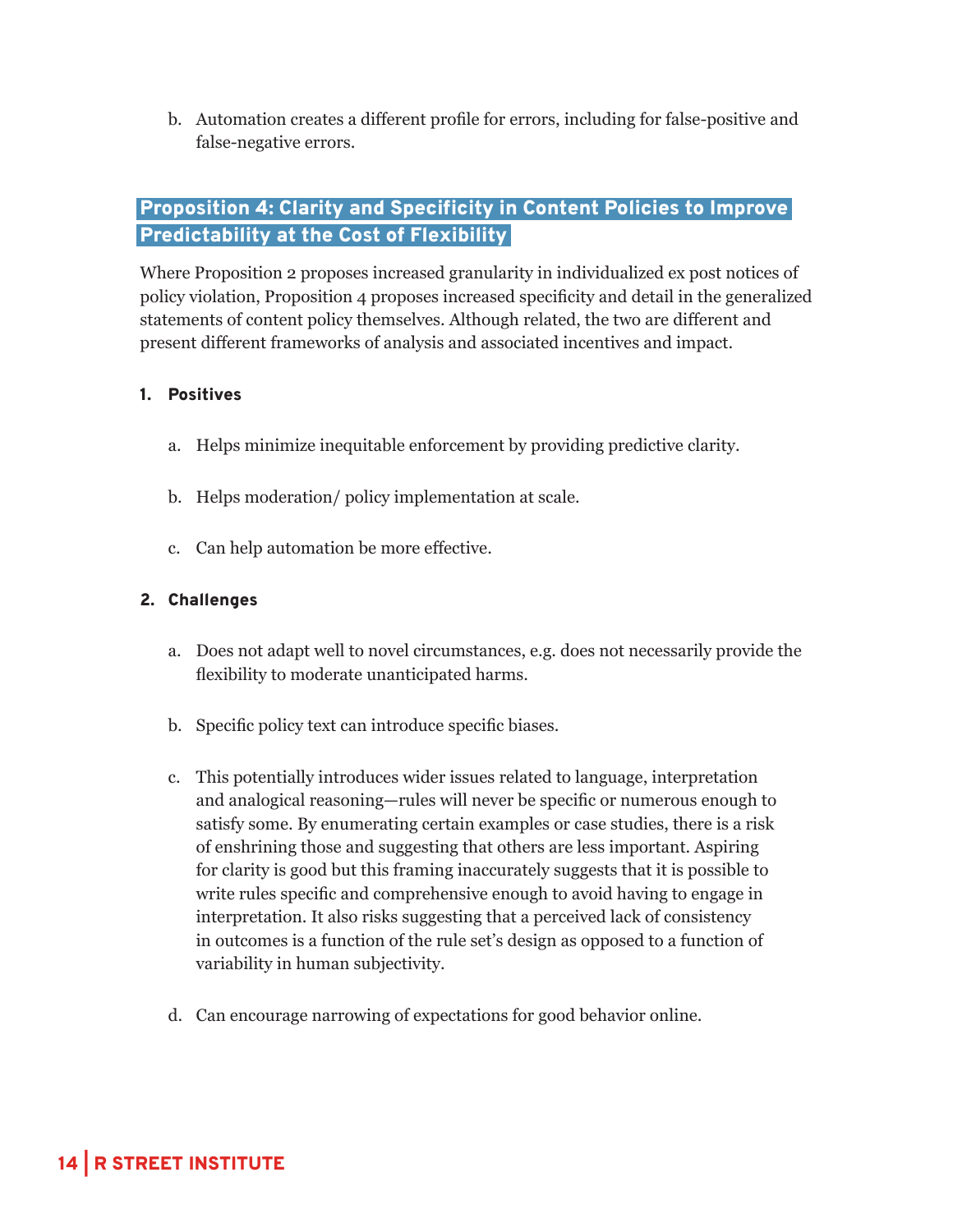#### 3. Ambiguities

- a. Clarity and specificity are good and do not have to take away from flexibility communication is key because we do not want people to think that everything not specifically banned is necessarily allowed; some catch-all policy is still needed.
- b. There is a huge difference between 1) guidance to services on how to develop good policies and 2) what could plausibly/ effectively be in regulatory contexts.
- c. Focusing on areas of particular concern to the platform may provide more value, and can vary without changes to underlying content policies.
- d. Better reporting tools and improved visibility into what sorts of violative content are identified and acted upon may provide clarity without changing rules.

#### Proposition 5: Friction in the Process of Communication at Varying **Stages**

Many of the most cutting-edge experiments in improving the quality of discourse online involve the intentional introduction of friction into communications pathways designed in general to be as frictionless as possible. For example, automated sharing or repurposing of content can be paused, or interstitial pop-ups or other interfaces can be added to the normal user experience flow to prompt for them for more input. Among other variables, such mitigation can be generally applied, temporally implemented during specific offline circumstances or contextually applied where automated mechanisms detect possibly violative content or other triggers of note.

#### 1. Positives

- a. Tends to be the most holistic solution and has the advantage of often preventing the bad content before it appears.
- b. Encouraging thought pauses before communicating reduces the spread of misinformation and harm.
- c. Measuring product interactions (which friction influences) is easier than measuring interpersonal effects.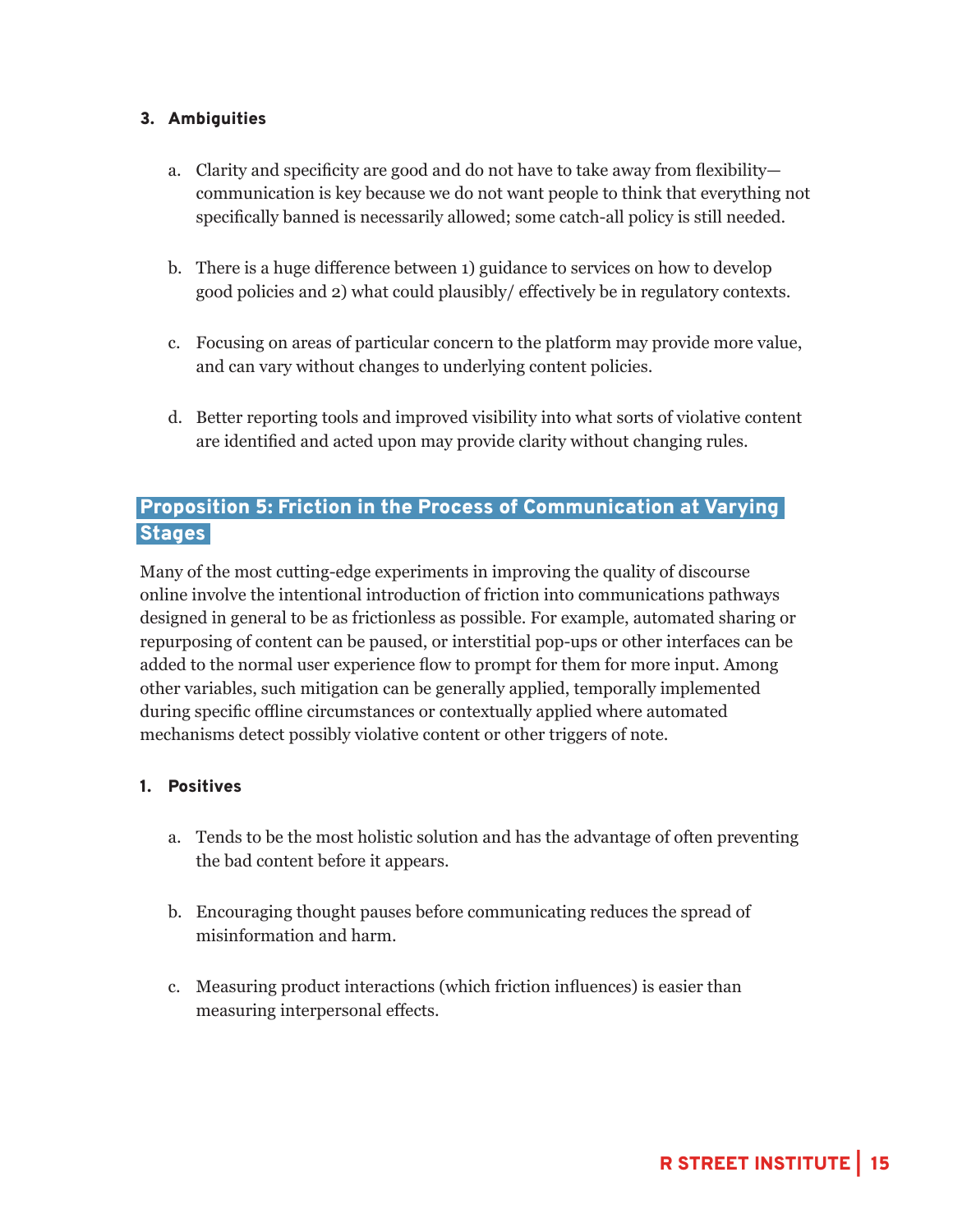#### 2. Challenges

- a. To the extent that it reduces impulse-clicking and watching, it also reduces ad revenue. Understandably, some other commenters in this process did not view this as a challenge per se, and regard reduced engagement as a positive.
- b. Some users and observers may react badly to friction and view it as a form of covert and therefore dishonest manipulation (as some people view nudges in general).
- c. Measuring harm reduction of friction versus cost to user experience is nontrivial, so optimizing is challenging.

#### 3. Ambiguities

- a. It can be tricky to measure the impact, either for discouraging bad actors or bad conduct by well-meaning users.
- b. Discussions of "dark patterns" belong here, and may reveal part of the tension between the challenges and potential positives of reduced engagement.
- c. Scale can make it very difficult to build in things like friction, or user agency perspectives, to potentially create more thoughtful interactions, but that should not mean that the status quo should remain simple, streamlined and fully convenient, which inadvertently may have led to more harm online.

#### Proposition 6: Experimentation and Transparency in Recommendation Engine Weightings

Related to but distinct from the introduction of friction as part of the user-facing communications flow is the modification of back-end recommendation engines and presentation algorithms, which are used as a means of mitigating online harm, although the details are not always visible to end users. Often such techniques work to combine some of those noted above, including the use of automation (Proposition 3) to engage in down-ranking (Proposition 1); however, as a category, tweaks to the many weighting factors used to determine presentation order for content can go further than these concepts and so it remains interesting as a stand-alone proposition. Furthermore, such weightings can come either from a centralized source or from community sources where decentralized methods shape the presentation of content and/or users.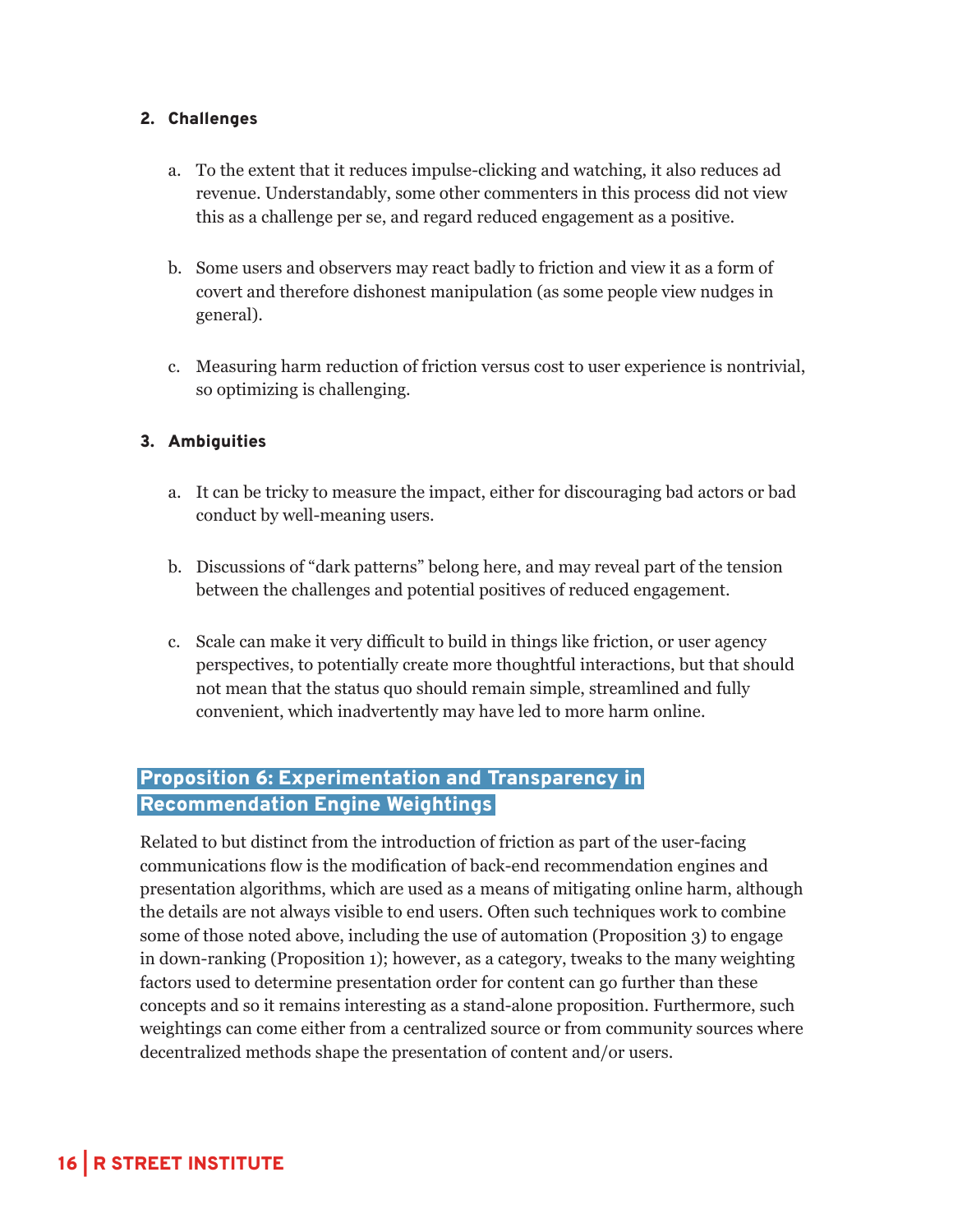#### 1. Positives

- a. Past examples have shown that it is an effective form of decreasing harm.<sup>5</sup>
- b. It is naturally iterative and responsive to changes in the nature of harm/ impact
- c. Providing more user choice in weighting would increase trust.

#### 2. Challenges

- a. Disclosed information re: weighting risks creating genuine confusion among the public.
- b. There is potential risk that adversaries (such as opponents of the tech industry in other industries or in politics) could use it disingenuously.
- c. Without immunity or safe harbor protections, disclosure of weighting could provide fuel for litigation, including adding practical cost to defend against otherwise unsupportable and unjustified suits.

#### 3. Ambiguities

- a. Who is doing the weighting? There are significant differences in implications if such considerations are being undertaken by community/users versus the platform.
- b. Competing goals come into focus here, such as European Union lawmakers who want both the promotion of authoritative sources and to ensure diverse perspectives.
- c. Does the underlying recommendation/presentation system use weighting of factors in a way that greater customization makes sense? This may not be something that can be controlled in many contexts.

<sup>5</sup> YouTube Team, "Continuing our work to improve recommendations on YouTube," YouTube Official Blog, Jan. 25, 2019. [https://blog.youtube/news-and-events/continuing-our-work-to](https://blog.youtube/news-and-events/continuing-our-work-to-improve)[improve.](https://blog.youtube/news-and-events/continuing-our-work-to-improve)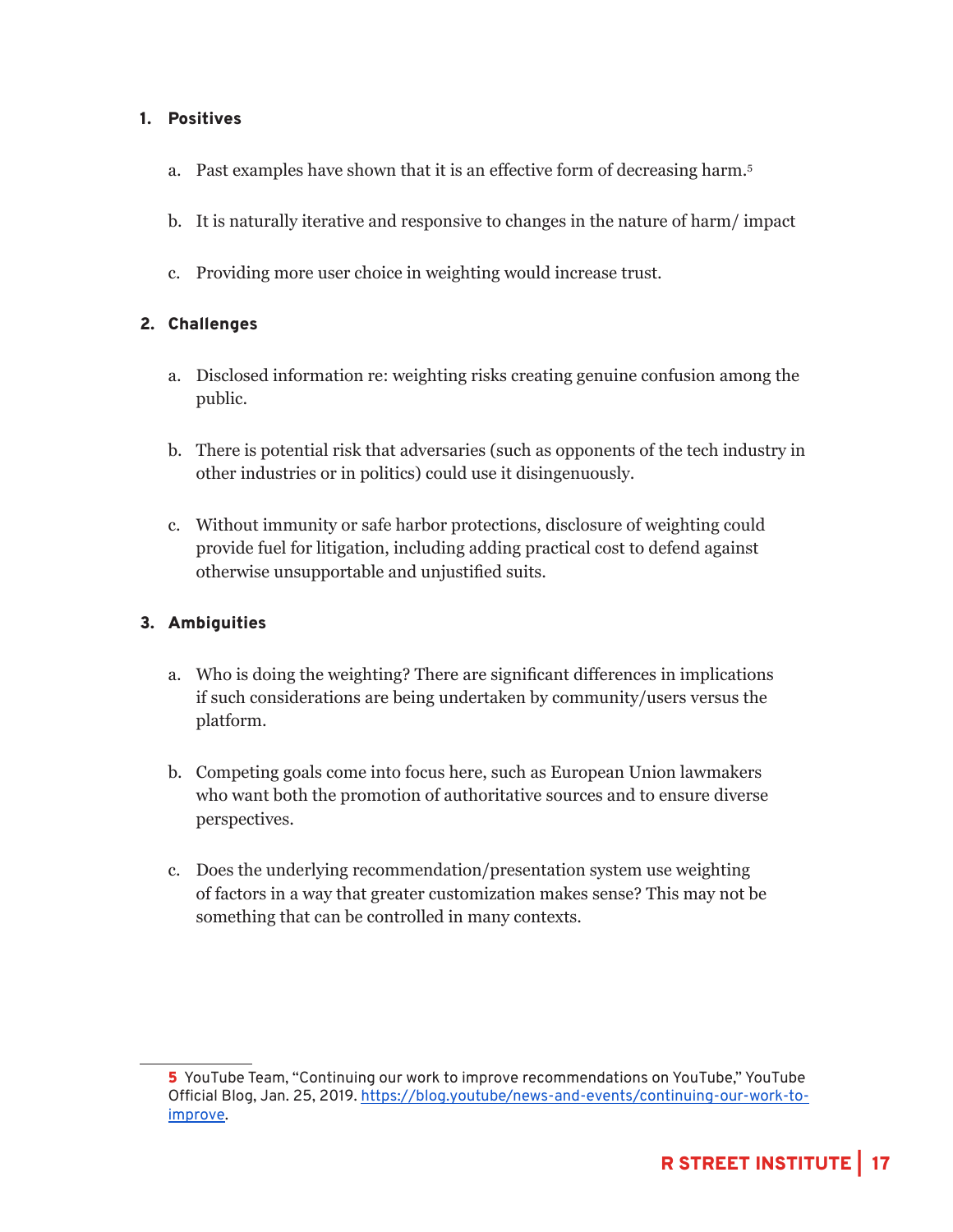#### Proposition 7: Separate Treatment for Paid or Sponsored Content, such as Reviewing for Heightened Standard

Proposition 7 suggests that service providers should hold different standards for content that potentially violates their policies based on whether the content is organic, paid or sponsored by the speaker. This would include payment for placement or prioritization in various forms. Typically, such a difference would apply a heightened standard of responsibility where money is exchanged. In practice, subscription-based services often carry a "know your customer" expectation of responsibility for service providers, which involves knowing or being able to validate the identity of users to a sufficient degree to promote compliance with the law, for example to ensure they are not individuals on U.S. government sanctions entity lists. This proposition would extend that philosophy.

#### 1. Positives

- a. With typical paid content, there is more of a direct relationship because money has to change hands. Attaching duties of care in this scenario is very different than for ordinary social media users.
- b. Some harms are either mediated through ads (such as scams), or might become unlawful in an advertising context (such as housing or employment discrimination). This method does not fall into the trap of wanting to get rid of a liability shield for categories of content where the First Amendment means there is little possibility of liability to begin with.
- c. Paid and sponsored content is at smaller scale than organic content, which allows for more opportunity for pre-moderation and more control, e.g. over placement.
- d. The advertising ecosystem already invests in combating ad fraud and ensuring ad integrity, and has long been a focus area for civil rights laws.

#### 2. Challenges

- a. In practice, such distinctions tend to focus on specific types of paid content, e.g. political ads, which adds complexity.
- b. Far more speech can fall into the paid content bucket than traditional commercial ads, political campaigns, etc. For example, non-governmental organizations (NGOs) using boosting, paying for higher priority and more displays, for their content.
- c. Bad actors will find ways to disguise their remuneration flows.

#### 18 | R STREET INSTITUTE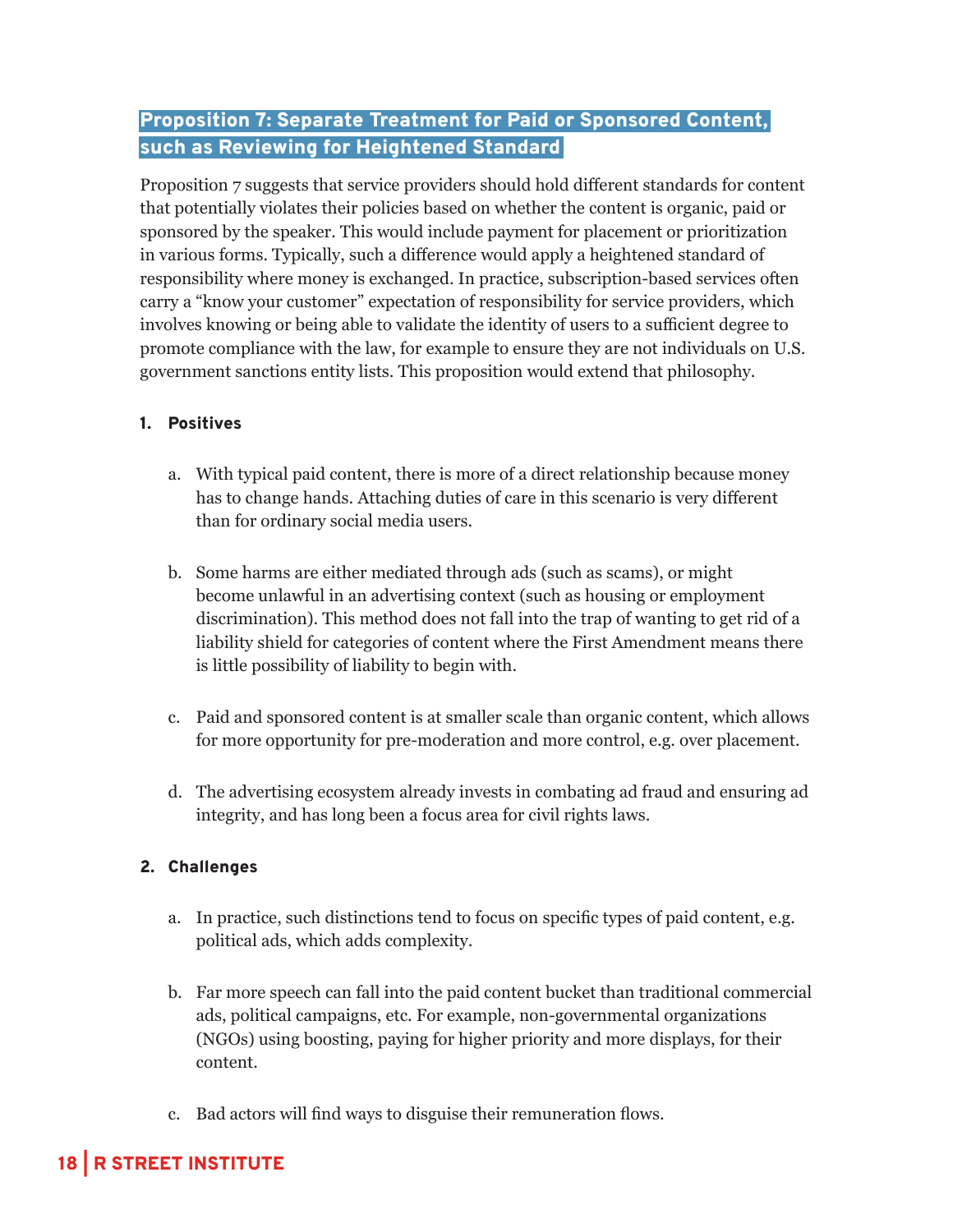#### 3. Ambiguities

- a. Defining paid content is not as straightforward as it seems. For instance, in a freemium or subscription model, does all content become paid? What about individual users organically giving digital awards to each other's posts? What does "paid" content mean for hosting services? Turning principle into practice requires clarification of such distinctions for precise application.
- b. A threshold could be used for further reduction of scope, for example to put small-dollar transactions into the same category of protection as organic content.